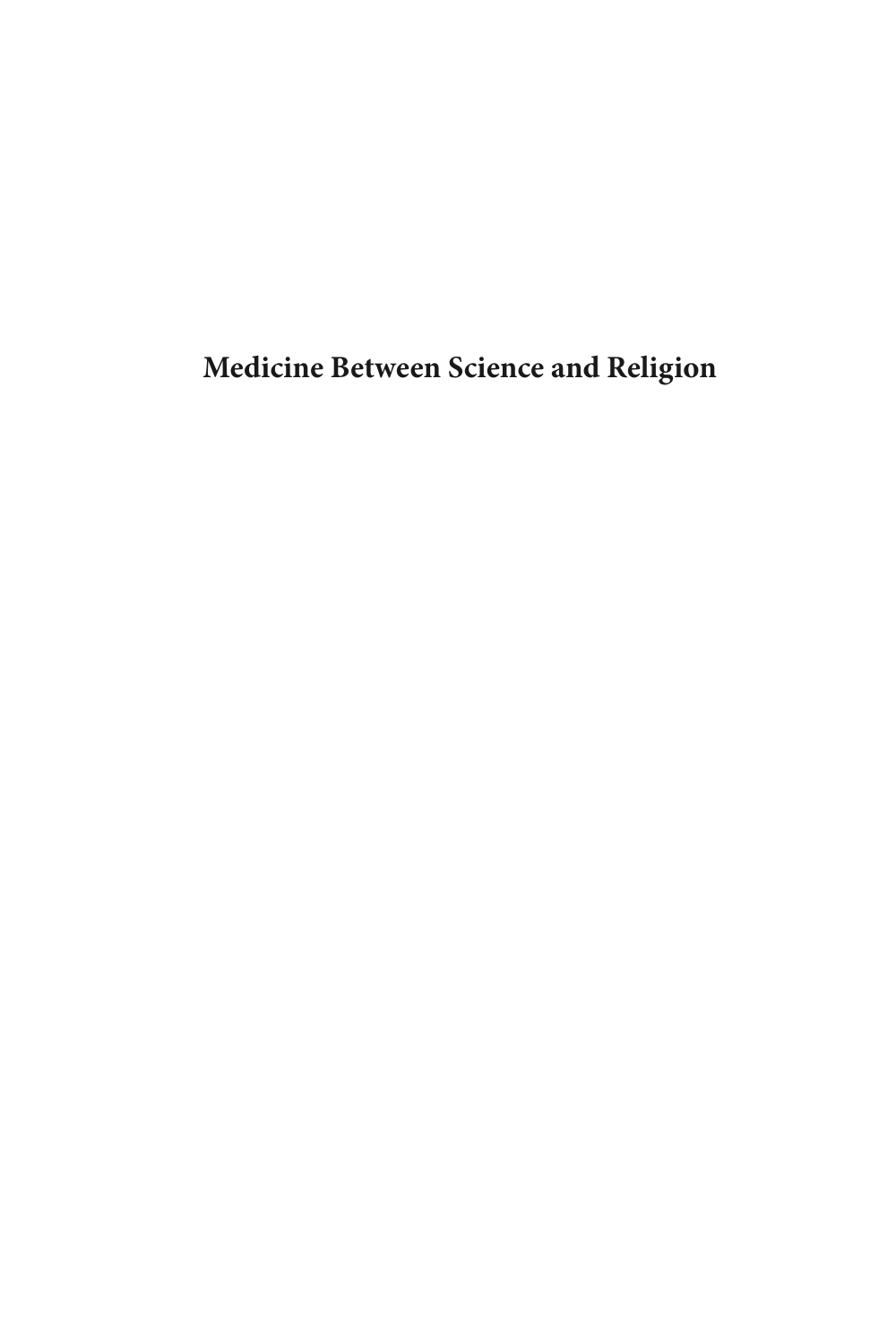**Series:** Epistemologies of Healing

**General Editors:** David Parkin and Elisabeth Hsu, Institute of Social and Cultural Anthropology, Oxford

This series in medical anthropology will publish monographs and collected essays on indigenous (so-called traditional) medical knowledge and practice, alternative and complementary medicine, and ethnobiological studies that relate to health and illness. The emphasis of the series is on the way indigenous epistemologies inform healing, against a background of comparison with other practices, and in recognition of the fluidity between them.

#### **Volume 1**

*Conjuring Hope: Magic and Healing in Contemporary Russia* Galina Lindquist

#### **Volume 2**

*Precious Pills: Medicine and Social Change among Tibetan Refugees in India* Audrey Prost

#### **Volume 3**

*Working with Spirit: Experiencing Izangoma Healing in Contemporary South Africa* Jo Thobeka Wreford

#### **Volume 4**

*Dances with Spiders: Crisis, Celebrity and Celebration in Southern Italy* Karen Lüdtke

#### **Volume 5**

*The Land is Dying: Contingency, Creativity and Conflict in Western Kenya* Paul Wenzel Geissler and Ruth Jane Prince

#### **Volume 6**

*Plants, Health and Healing: On the Interface of Ethnobotany and Medical Anthropology* Elisabeth Hsu and Stephen Harris

#### **Volume 8**

*Folk Healing and Health Care Practices in Britain and Ireland: Stethoscopes, Wands or Crystals?* Ronnie Moore and Stuart McClean

#### **Volume 9**

*Moral Power: The Magic of Witchcraft* Koen Stroeken

#### **Volume 10**

*Medicine Between Science and Religion: Explorations on Tibetan Grounds* Vincanne Adams, Mona Schrempf, and Sienna R. Craig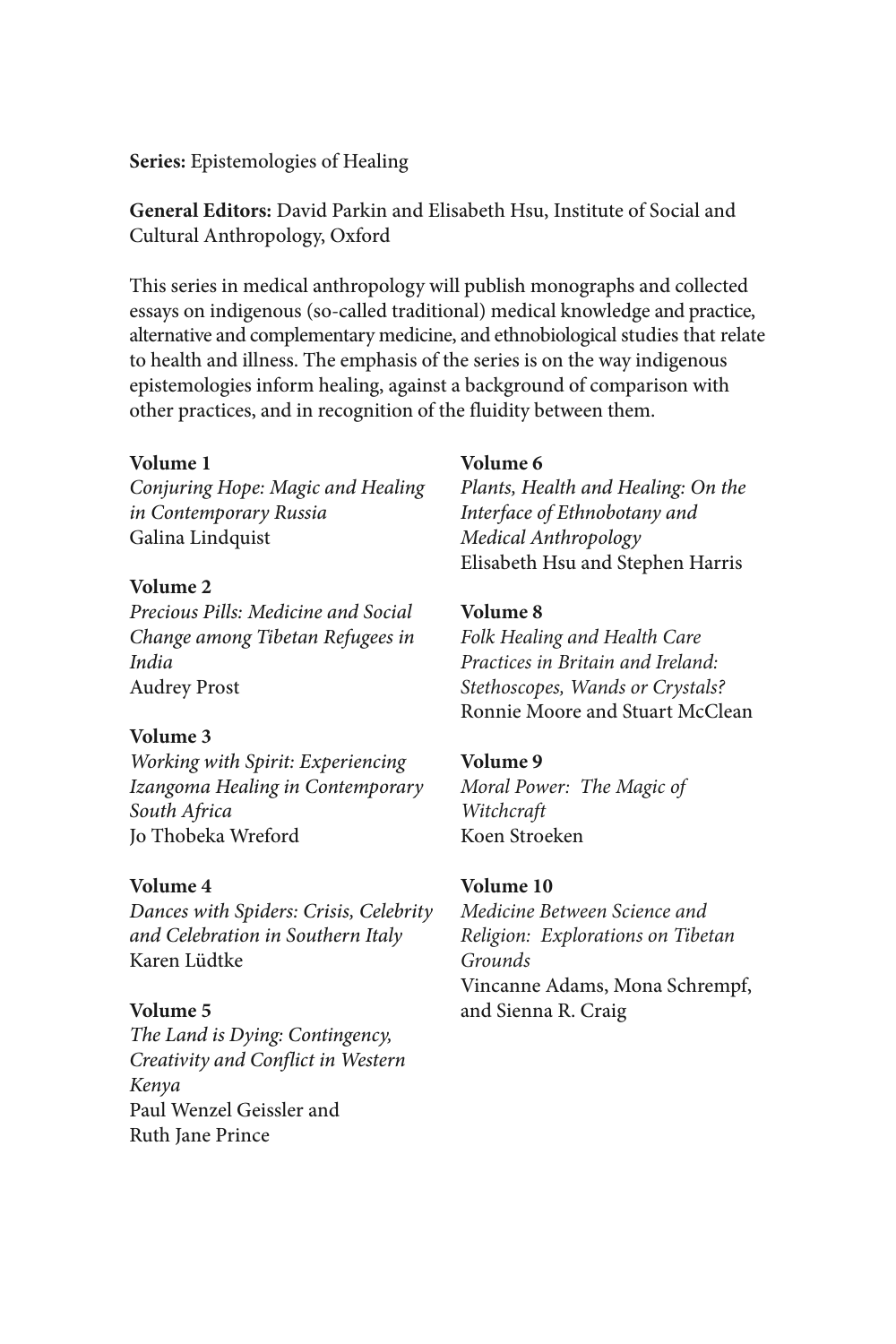# *Medicine Between Science and Religion*

## **Explorations on Tibetan Grounds**

*Edited by*  Vincanne Adams, Mona Schrempf and Sienna R. Craig

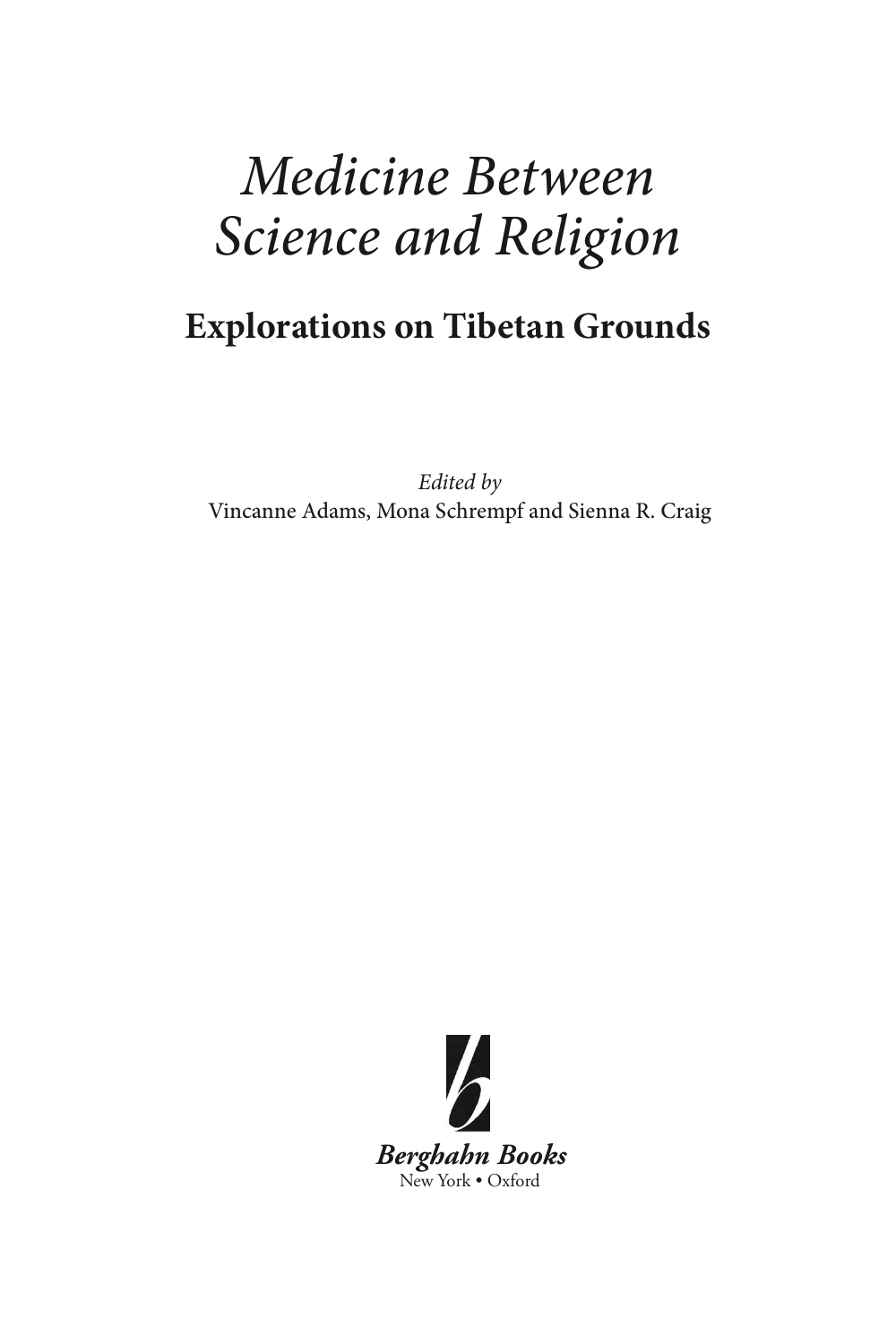First published in 2010 by

#### *Berghahn Books*

#### www.berghahnbooks.com

©2010 Vincanne Adams, Mona Schrempf and Sienna R. Craig

All rights reserved. Except for the quotation of short passages for the purposes of criticism and review, no part of this book may be reproduced in any form or by any means, electronic or mechanical, including photocopying, recording, or any information storage and retrieval system now known or to be invented, without written permission of the publisher.

#### **Library of Congress Cataloging-in-Publication Data**

#### **British Library Cataloguing in Publication Data** A catalogue record for this book is available from the British Library Printed in the United States on acid-free paper

ISBN 978-1-84545-???-? hardback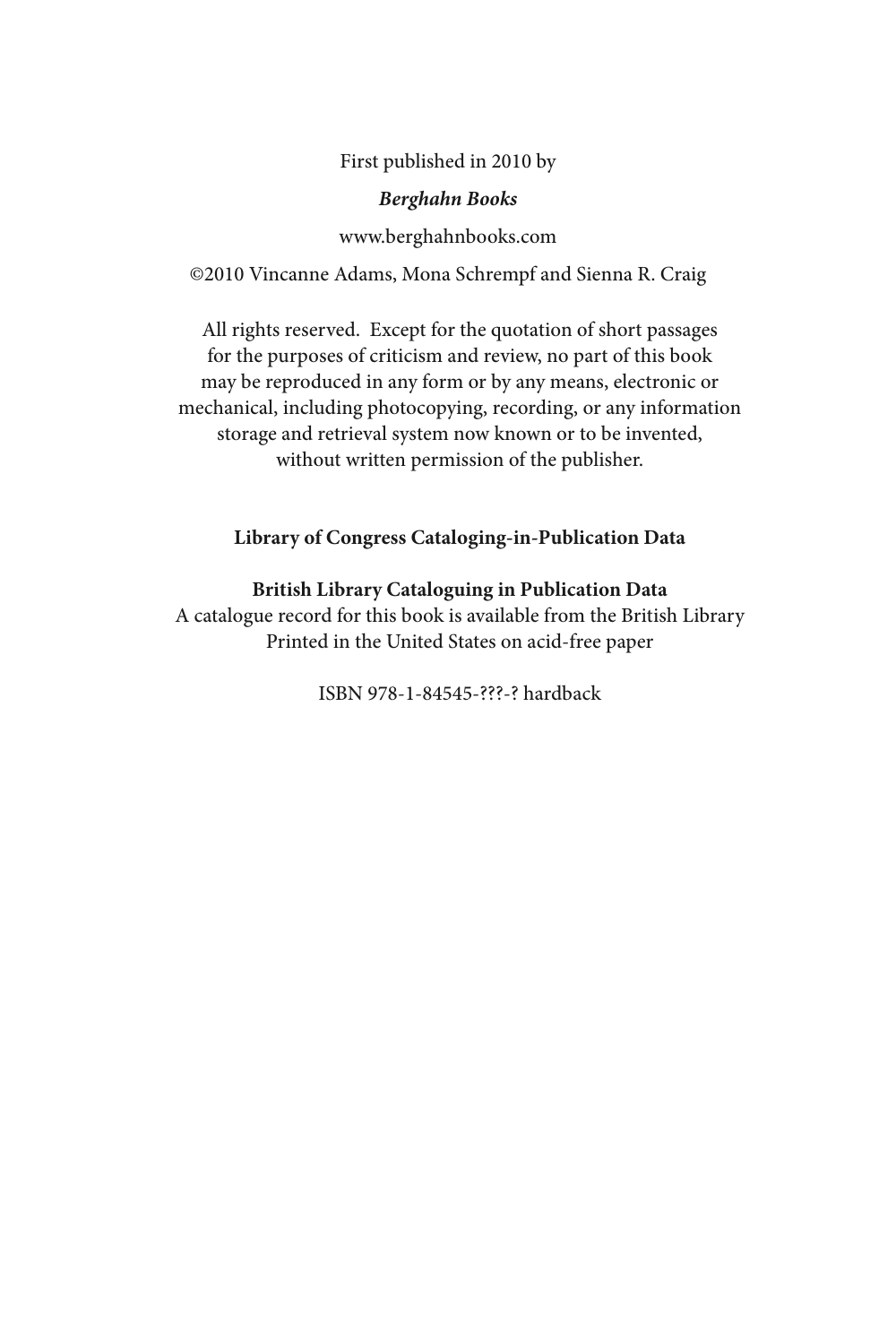*To our daughters Maggie and Lydia, Nima, and Aida*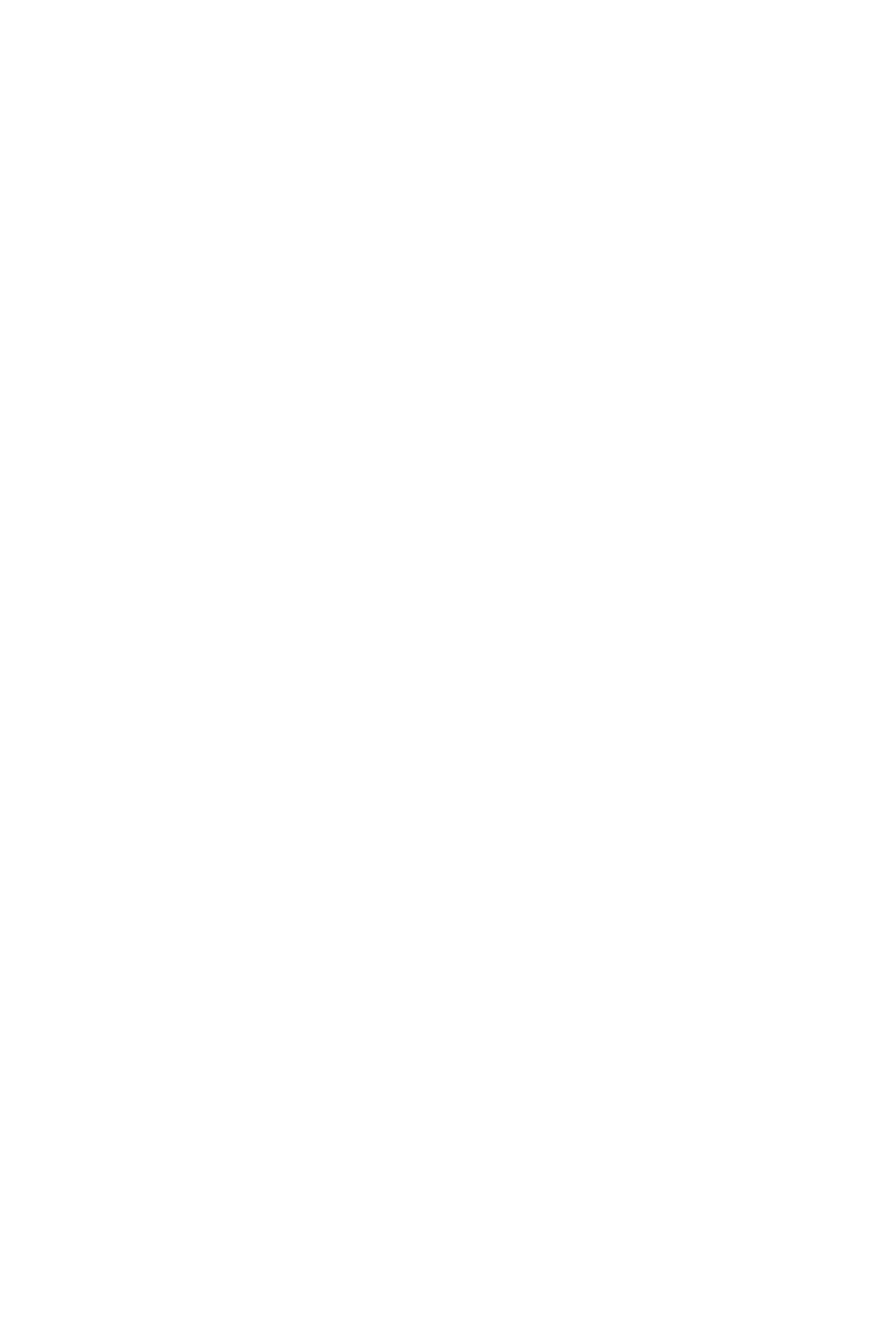## **Contents**

|                          | List of figures                                                                                                   | ix          |
|--------------------------|-------------------------------------------------------------------------------------------------------------------|-------------|
|                          | Acknowledgements                                                                                                  | хi          |
| Notes on transliteration |                                                                                                                   | xiii        |
|                          |                                                                                                                   |             |
| 1.                       | Introduction: Medicine in Translation between<br>Science and Religion                                             | $\mathbf 1$ |
|                          | Vincanne Adams, Mona Schrempf and Sienna R. Craig                                                                 |             |
|                          | I HISTORIES OF TIBETAN MEDICAL MODERNITIES                                                                        |             |
| 2.                       | Biomedicine in Tibet at the Edge of Modernity<br>Alex McKay                                                       | 33          |
| 3.                       | Tibetan Medicine and Russian Modernities<br>Martin Saxer                                                          | 57          |
|                          | II PRODUCING SCIENCE, TRUTH AND MEDICAL MORALITIES                                                                |             |
| 4.                       | Navigating 'Modern Science' and 'Traditional Culture':<br>the Dharamsala Men-Tsee-Khang in India<br>Stephan Kloos | 83          |
| 5.                       | A Tibetan Way of Science: Revisioning Biomedicine as<br><b>Tibetan Practice</b>                                   | 107         |
|                          | Vincanne Adams, Renchen Dhondup and Phuoc V. Le                                                                   |             |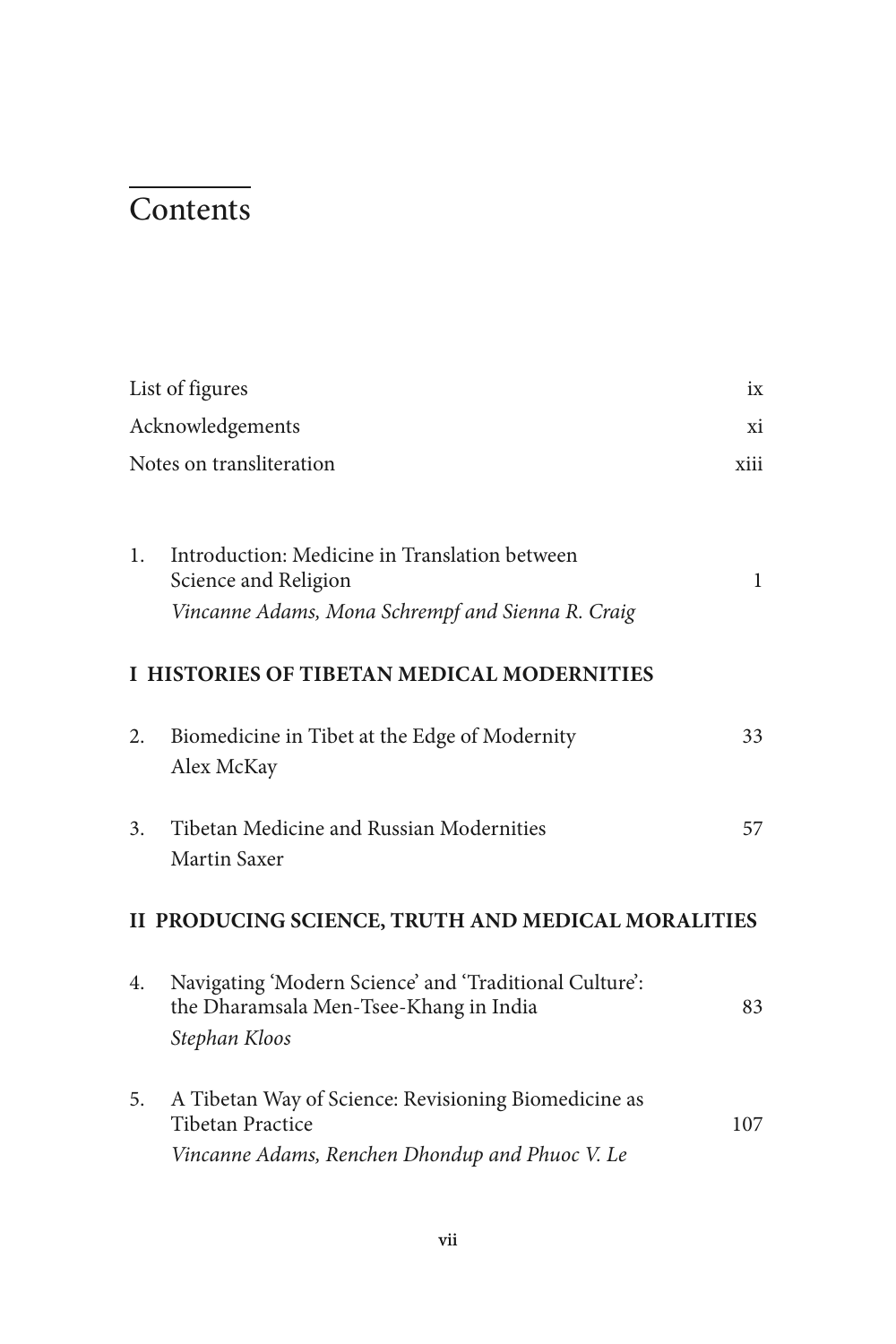| 6.    | Correlating Biomedical and Tibetan Medical Terms in Amchi<br><b>Medical Practice</b>                                                                                       | 127 |
|-------|----------------------------------------------------------------------------------------------------------------------------------------------------------------------------|-----|
|       | Barbara Gerke                                                                                                                                                              |     |
|       | III THERAPEUTIC RITUALS, SITUATED CHOICES                                                                                                                                  |     |
| 7.    | Between Mantra and Syringe: Healing and Health-Seeking<br>Behaviour in Contemporary Amdo<br>Mona Schrempf                                                                  | 157 |
| 8.    | From Home to Hospital: the Extension of Obstetrics In Ladakh<br>Kim Gutschow                                                                                               | 185 |
| 9.    | From Empowerments to Power Calculations: Notes on<br>Efficacy, Value and Method<br>Sienna R. Craig                                                                         | 215 |
|       | <b>IV RESEARCH IN TRANSLATION</b>                                                                                                                                          |     |
|       | 10. Qualitative and Quantitative Research Methodology in<br>Tibetan Medicine: History, Background and Development<br>of Research in Sowa Rigpa<br>Mingji Cuomu             | 245 |
| 11.   | The Four Tantras and the Global Market: Changing<br>Epistemologies of Drä ('bras) versus Cancer<br>Olaf Czaja                                                              | 265 |
|       | 12. Re-integrating the Dharmic Perspective in Bio-Behavioural<br>Research of a 'Tibetan Yoga' (tsalung trükhor) Intervention<br>for People with Cancer<br>Alejandro Chaoul | 297 |
| 13.   | Epilogue: Towards a Sowa Rigpa Sensibility<br>Geoffrey Samuel                                                                                                              | 319 |
|       | Notes on contributors                                                                                                                                                      | 335 |
| Index |                                                                                                                                                                            |     |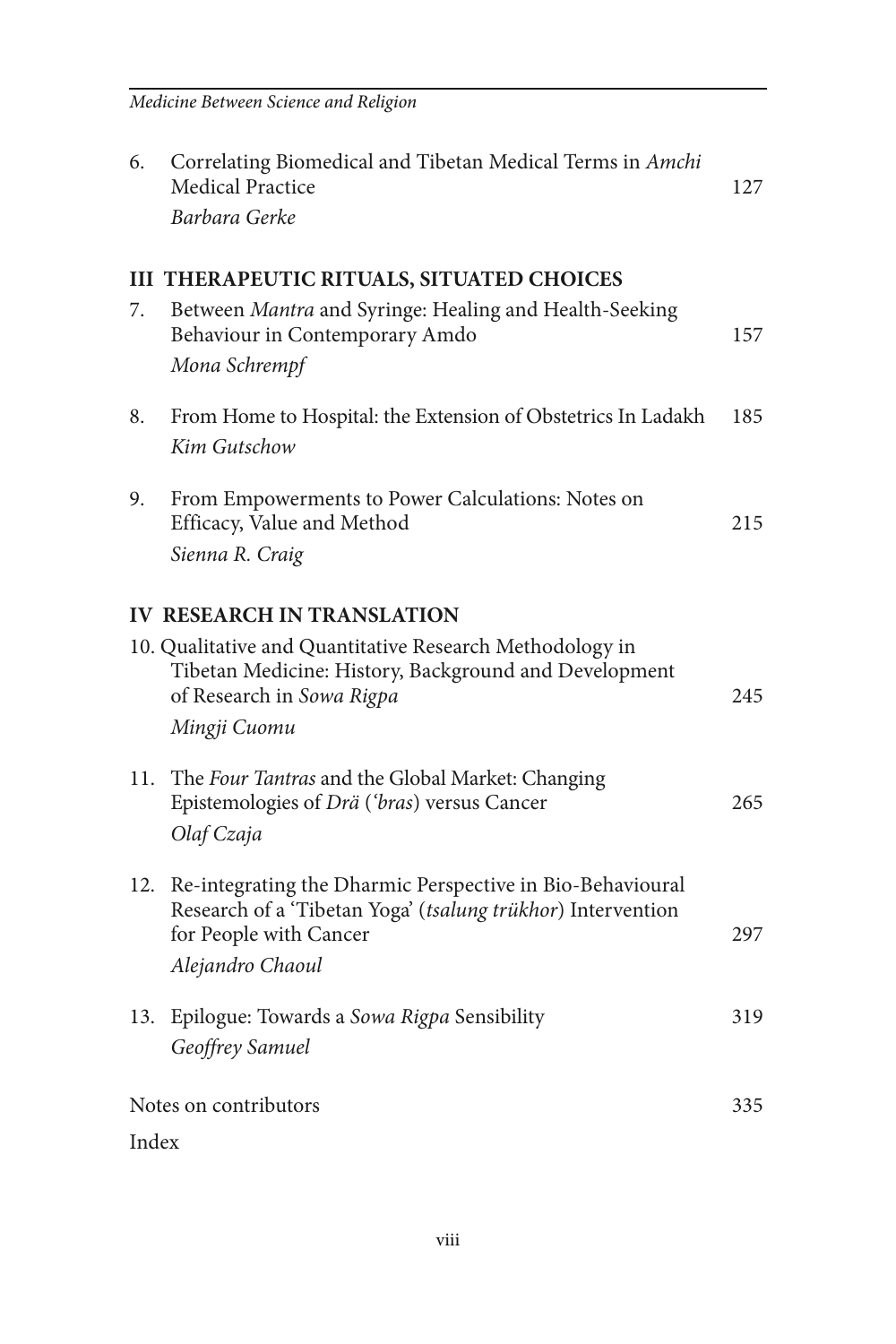## List of Figures

| 6.1. | An anatomical painting depicting vulnerable points<br>and the organ systems from the Tibetan medical paintings<br>of the seventeenth century                                                        | 138 |
|------|-----------------------------------------------------------------------------------------------------------------------------------------------------------------------------------------------------|-----|
| 6.2. | A sample page of the Men-Tsee-Khang conference<br>proceedings where medical terms are inserted in English<br>into the Tibetan text                                                                  | 140 |
| 7.1. | Village doctor (left) immunizing and <i>mopa</i> (right)<br>preparing an amulet in a private home                                                                                                   | 164 |
| 7.2. | A monk doctor taking a patient's pulse                                                                                                                                                              | 166 |
| 7.3. | A daughter holds up her mother's IV drip                                                                                                                                                            | 178 |
| 8.1. | The districts in the Indian state of Jammu and Kashmir                                                                                                                                              | 190 |
| 8.2. | Deliveries and stillbirths at Leh District Hospital: 1979-2007                                                                                                                                      | 191 |
| 8.3. | The delivery room in Leh's government hospital                                                                                                                                                      | 193 |
| 8.4. | The labour and delivery room at the Padum clinic in 2006                                                                                                                                            | 197 |
| 8.5. | From left are pictured sisters Karma and Nyima, along<br>with their four children. At far right is Karma and Nyima's<br>Lhamo, a midwife who helped to deliverg all the children<br>in the picture. | 199 |
| 8.6. | Nyima and her sixteen month-old twins in September 2006                                                                                                                                             | 202 |
|      |                                                                                                                                                                                                     |     |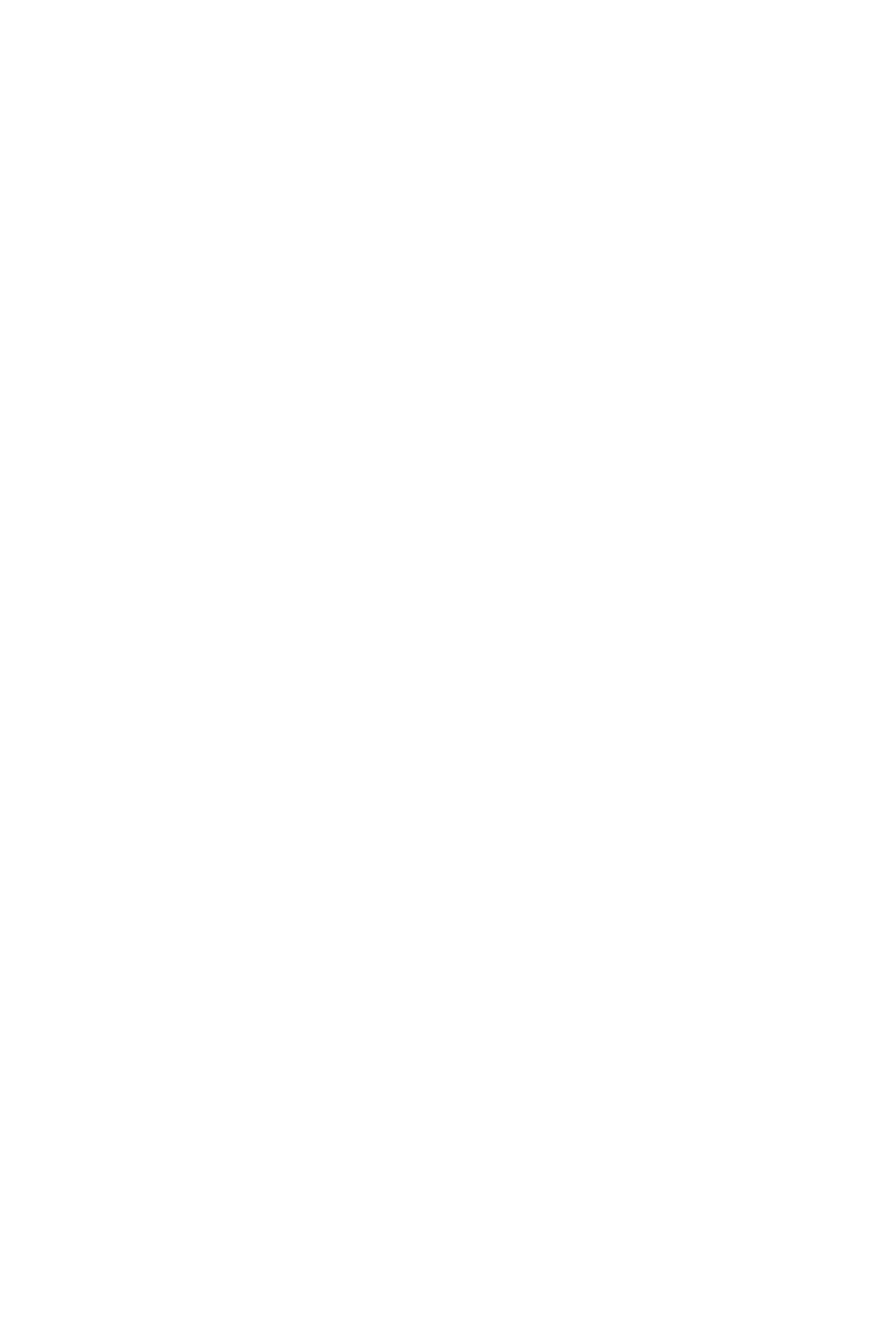## Acknowledgements

We wish to acknowledge the Fritz Thyssen Stiftung and the Trace Foundation whose financial support helped to bring several of the authors of this volume together on the occasion of the 11th Seminar of the International Association for Tibetan Studies in Bonn/ Königswinter, Germany in 2006. Furthermore, we wish to thank the Claire Garber Goodman Fund and the Department of Anthropology at Dartmouth College for funding and facilitating an important meeting among the three editors in June 2008. Also, many thanks are due to our reviewers, in particular Frances Garrett, Barbara Gerke and Geoffrey Samuel, as well as to Olaf Czaja, Rebecca Gnüchtel and Katja Schwarz for their editorial help.

**Vincanne Adams, San Francisco Mona Schrempf, Berlin Sienna R. Craig, Hanover**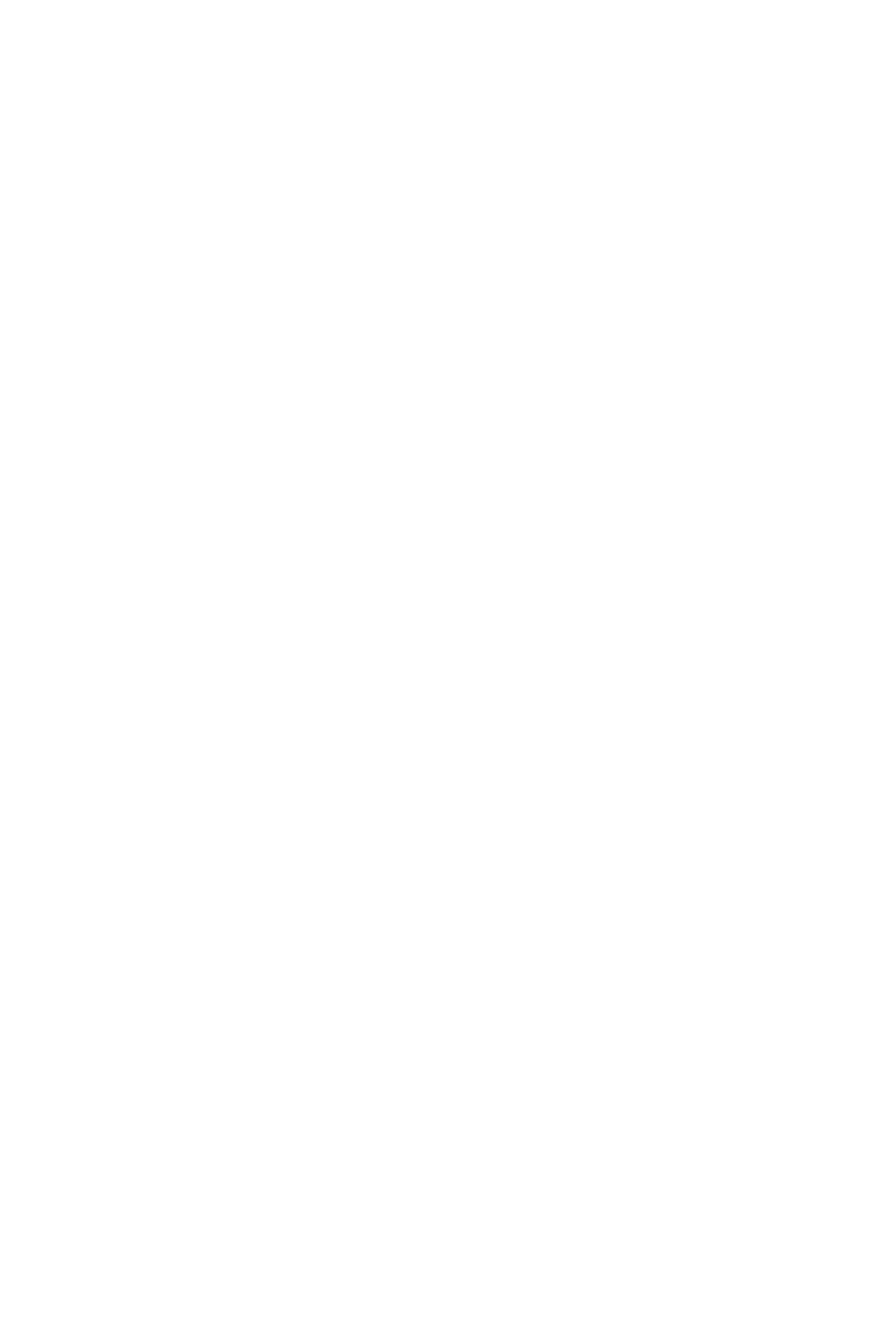## Notes on Transliteration

To enable non-specialists to read Tibetan terms and names with greater ease, we have used a phonetic English transliteration of Tibetan terms in the main text, as well as of general references to the standard Tibetan medical text, the *Four Tantras* or *Gyüshi*. For all these, Wylie transcriptions are given in the index in brackets, together with a short glossary. However, in the main text we have used the Wylie system for other Tibetan texts that are directly cited, for example the medical commentary, the *Lhan thabs*. Where the *Gyüshi* is referred to specifically by quotation, the Wylie system has been used as well (*Rgyud bzhi* II, pp.) A Tibetan text that is literally cited and translated will appear in Wylie transcription as well as being translated into English. Proper Tibetan names for places, medicines and individuals have also been transliterated, with Wylie spellings recorded in the index. In the index, the names of Tibetan individuals are listed by the first letter of the first name, rather than following Euro-American convention for surname listings. For example, the Tibetan physician Yeshi Donden is listed under 'Y' rather than 'D'. Common Tibetan words – *amchi*, *karma*, *mantra*, *lama* – are listed throughout in italics without a romanized 's' to indicate plurality. However, plurality is sometimes implied, and can be inferred from the context.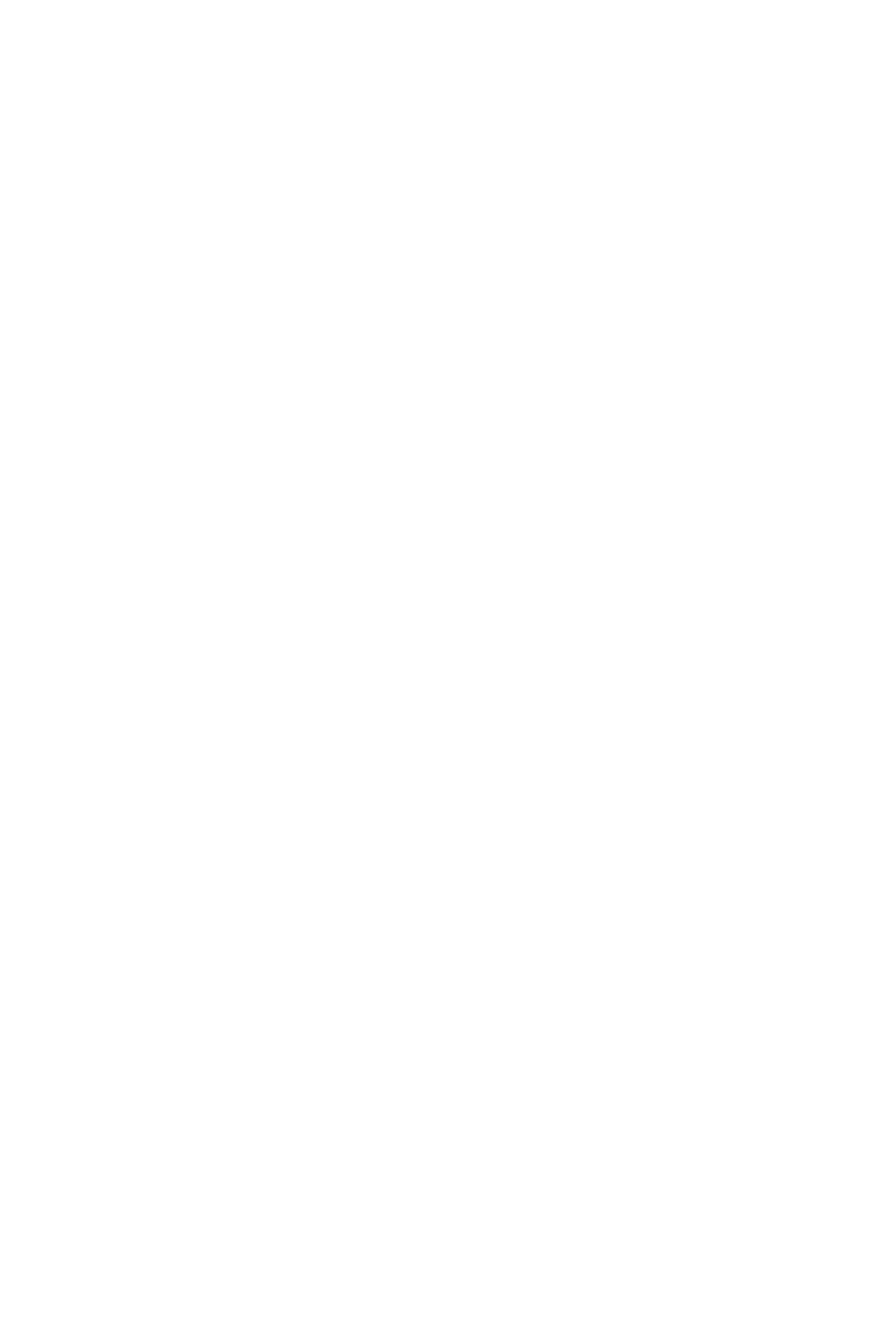## Chapter 7 **Between** *Mantra* **and Syringe: Healing and Health-Seeking Behaviour in Contemporary Amdo1**

*Mona Schrempf*

## **Introduction**

The referents '*mantra*' and 'syringe' in my title may serve as two general, iconic poles in a shared cultural logic of healing among Tibetan communities. Towards the 'religious' end of this spectrum, *mantra* may represent here the ritual healing practices performed by professional healers and patients. Syringe, on the other hand, refers to a 'scientific' biomedical technology commonly in use among Tibetans (and in rural China in general) that became the symbolic signifier for and hallmark of Western medicine and Chinese modernity. The term syringe is meant to indicate intravenous injections (IV) usually containing an antibiotic that are frequently used for all kinds of ailments.

The four case-studies presented in this chapter illustrate how the pluralistic landscape of healing, inhabited by a variety of professionals and health-seeking patients in rural Amdo,<sup>2</sup> is comprised of a common matrix which I call a cultural logic of healing.<sup>3</sup> Rather than trying to postulate a structural or hierarchical model of resort, or focus upon a particular medical system or institution, I would like to lay out the spectrum of healing practices in rural Amdo-Tibetan communities and use my casestudies in order to analyse the ways in which they are instances of situated choice making among patients and healers.4 I understand the cultural logic of healing as drawing upon "networks of associative meanings [that] link illness to fundamental cultural values of a civilization" (Good 1994:55). It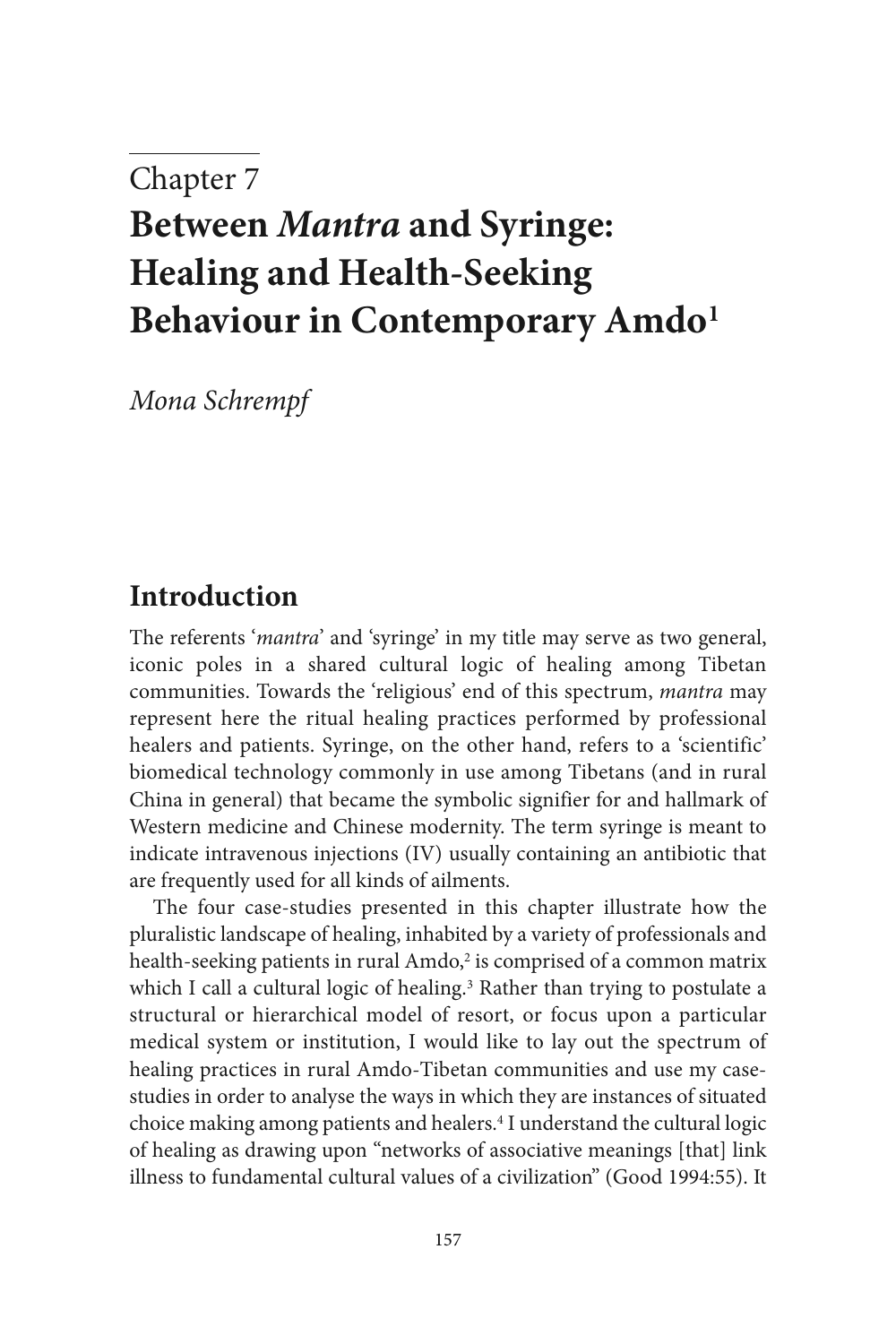seems that especially in times of complex and life-threatening illnesses that this cultural logic of healing becomes particularly relevant for the patients' healing, the family, and the immediate socio-cosmological environment. The need to restore meaning, through rituals, to these interdependent social relationships that are threatened by illness is part of this process. Furthermore, I think it is necessary to apply the '*sowa rigpa* sensibility' (as outlined in the Introduction to this volume) to the way in which we think about the different types of healers and healing methods involved in health in Tibetan societies. This means that we put the diviner applying his Tantric powers to protective *mantra* or divination techniques in order to heal on a par with the doctor of Tibetan or Western medicine who might administer an intravenous infusion, prescribe herbal medication, or do both. It also means taking into account the health-seeking behaviour of patients that might be complex and variable, such as simultaneously taking both *mantra and* syringe as part of a complementary (and not a contradictory) treatment, that is equally effective on embodied individual, social and cosmological levels in which both illness and healing occurs.

As Geoffrey Samuel has suggested, when studying healing it can be productive to abandon traditional disciplinary categories (such as 'medicine' versus 'religion') and look instead at the 'mind–body–society– environment complex' (2006: 123). Yet, how can one approach this bricolage of health-seeking and healing methods, as well as contrasting ideas about health and illness? I argue that it is important to analyse casestudies through the subjective viewpoints of both patients and healers, while at the same time considering the local socio-cultural context, including the plurality of healing practices and their overlappings. This problem has recently been addressed by combining studies of medical pluralism5 with studies of body, self and illness experience (Johannessen 2006). Healers and patients are understood in terms of their subjectivity, meaning that their actions are conditioned by both external (i.e., socioeconomic and political) as well as subjective factors, i.e., access to and availability of health care services, including a sufficient supply of medicines in a particular locale on one hand, and more individual factors such as financial means, education and profession, gender and social networks on the other. Situated choices will depend upon the type and severity of a disease, but also upon access to a clear professional diagnosis or helpful treatment, and sometimes on the certainty of no available cure at all. Yet once there is access, the relationship between patient and healer cannot be underestimated, since "local social and cultural contexts and the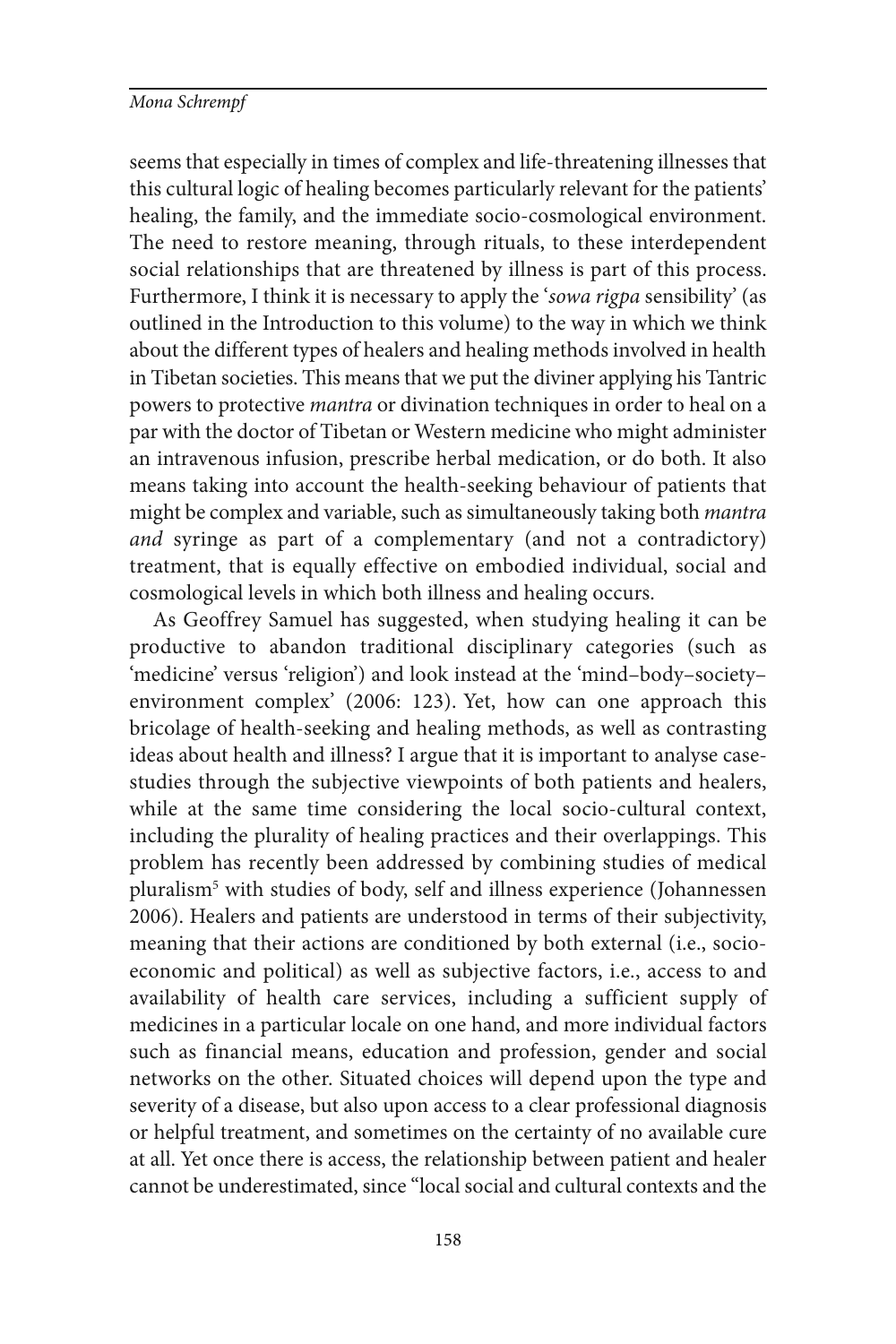establishments of personal relations between healer and patient are of paramount importance in the realization of alternative rationalities" (Hunter 2001:153).

The complexity of health-seeking and healing practices in Tibetan societies has often either been overlooked – with the exception of medical anthropologists working specifically on medical pluralism for around the last decade – or analysed in an isolated way as an inclusive part of specific medical (or sometimes religious) systems. In addition to this, Tibetan culture and society, on the other hand, is deeply infused with a moral cosmology that beyond institutionalized religion concerns the fundamental relationship between humans and their bodies and the local environment in which deities are embodied and are directly responsible for the wellbeing of man. Furthermore, cross-system practices with potentially mutual appropriations of concepts and therapies are rather common in medicine, as the chapters in this volume demonstrate. Also, rural patients might not differentiate between different types of healers and their therapies or medical systems, as long as these are known to have 'efficacious' potential for the health problem at hand, are affordable, and are being practiced by someone trusted to be a good healer. This view of a common cultural logic in which subjective health seeking, social relations and gender, private or institutional medical treatment, divination, *mantra*, as well as issues of *karma* and rebirth are all embedded, allows us to focus on the agency of the health-seeking subject that situated choice-making entails. It also cuts across disciplinary, professional and socio-political boundaries, thus rendering transparent the essentializing discourses that stress the oppositions of 'knowledge' versus 'belief ', of 'science' versus 'religion' or 'biomedicine' versus 'Tibetan medicine'.6 In the following sub-chapter, I will outline some of the more vernacular classifications and perceptions among Amdo Tibetans that pervade, and to some extend might structure, this cultural logic of healing.

### **Vernacular Classifications and Perceptions**

While patients' understandings and meaning-making of medical diagnosis and treatment are certainly variable and different from (equally variable) expert knowledge of illness and healing, a more vernacular classificatory system for diseases and treatment methods is circulating among both lay and professional groups. It concerns major oppositions made between 'hot' and 'cold', and 'old' and 'new' diseases, as well as 'slow/smooth' and 'quick/harsh'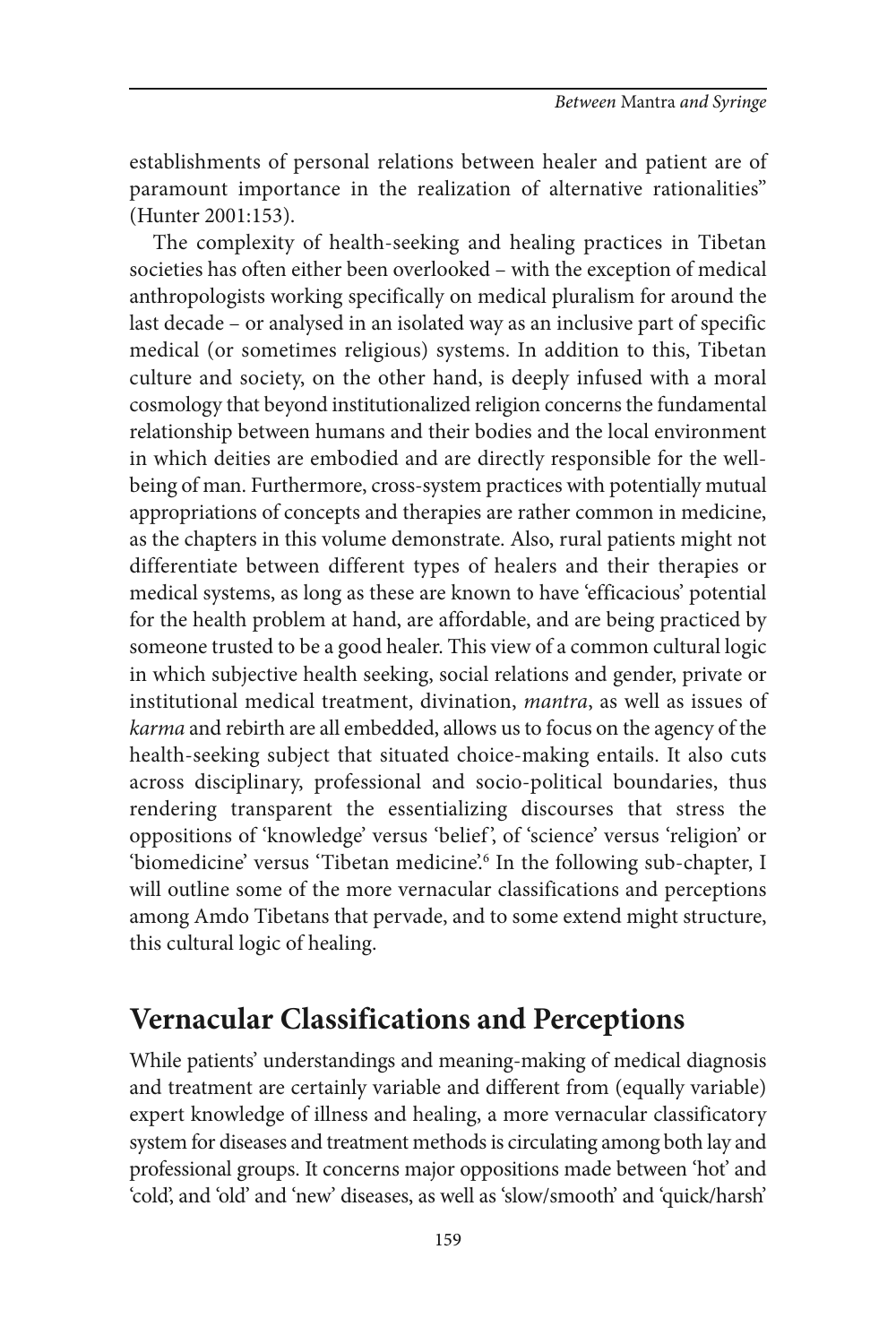medical effects. 'Hot' and 'cold' is a common criteria for illness classifications across traditional Asian healing cosmologies, and one that is significantly also applied to biomedicine as well as food properties, and so on. For example, explanations of why intravenous injections (hereafter IV) help against a common cold (*chamba*) attributed this to their 'cooling' nature that quickly cools down and thus cures a 'hot disorder', such as a fever.7This idea is certainly related to the much more complex system of 'hot' and 'cold' classifications of both types of 'disorders' and the general property of *materia medica* in Tibetan medicine according to the *Four Tantras*, or *Gyüshi*. Thus, a particular 'hot' disorder is 'balanced' through the 'cooling' properties of a specific medicine (and vice versa). In popular understanding among Tibetans in Amdo it seems that this concept has been transferred to 'syringes' rather than to the particular medication – often antibiotics – they may contain and deliver; therefore, the device takes the place of the substance. Following this Tibetan cultural logic of hot or cold disorders, when it comes to the importance of maintaining a 'hot' state, such as in the case of pregnancy when the body must be kept warm, injections might be perceived as potentially dangerous to both the mother's health (including women in postpartum states) and the child's, because of the primary principle of nurturing, as well as recovery and well-being, being closely related to keeping warm at all times and the avoidance of anything cold.<sup>8</sup> In other words, biomedical treatments are also given meaning and understood through this vernacular classification that is part of the cultural logic of healing.

Another vernacular classification that I would like to highlight here concerns the distinction between 'old' or chronic and 'new' or acute diseases. This distinction is shared by both professionals and lay people. It appears to be based upon the perception that chronic diseases are slow and steady in their encroachment and persistence in the body, while 'new' diseases break out suddenly, and are fast acting. Accordingly, Western medicine is understood as a quick but potent fix for 'new' diseases, for example in the case of inflammation and fever (cf., Tibet Information Network 2002: 69), while Tibetan pharmaceuticals are used for 'old' (chronic) diseases since they are perceived as working slowly but thoroughly. In addition, Tibetan medicines are generally believed to be harmless for the stomach and to have no side effects. This makes them appropriate for long-term treatment and an alternative for biomedical drugs whose side effects are considered harmful in the long run.

As part of the vernacular classification of 'slow/smooth' Tibetan medicines and 'quick/harsh' Western medicines, IVs, as well as syringes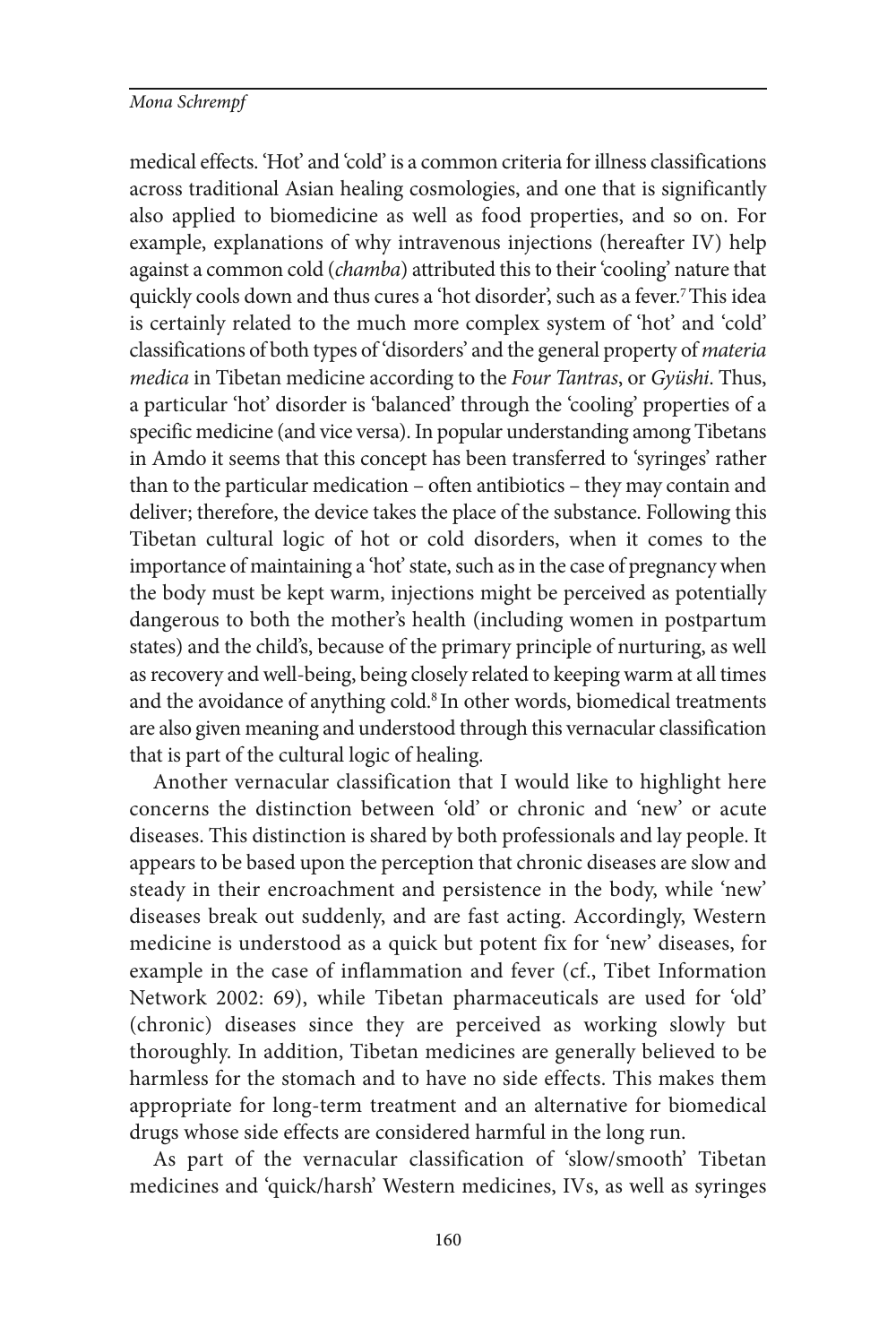and injections in general, are taking on a special role. They are understood as being extremely potent and quicker in effect through their direct delivery of medications. Therefore they represent a better cure for 'new' diseases – that is, ones that erupt quickly – such as colds. Furthermore, their advantage is believed to lay in avoiding the usual 'harsh' side effects otherwise attributed to Western medicine, because the medicine is injected directly into the bloodstream and does not touch the perceived potential trouble spot for side effects, the stomach. Therefore, among Tibetans IVs have come to represent an ideal combination of a powerful and quick fix through Western medicine which avoids the worst side effects. This makes them an ideal symbol of modernity and scientific progress. On the other hand, modern medicines might be better at curing modern ailments. Doctors of Tibetan medicine frequently blamed 'modern Chinese food' that contains 'too much oil and chili' or too many artificial flavours and stimulants, and unclean and polluted foods (such as those recently attributed to 'bad' Muslim or Hui cuisine in Amdo) for the dramatic increase of stomach ailments among Tibetans. Nomads, so the argument goes, have less problems of this type since they have less contact with modern foods; their lifestyle is still considered as 'pure'. In any case, both on the grasslands and in farming areas Tibetans frequently parade in public with IVs attached to their arms as if displaying their modernity in this form of treatment. The last part of this chapter will deal with this phenomenon in more detail.

## **A Plurality of Healing Methods**

In China today, the theoretical distinctions made in public health arenas and by different official representatives of biomedicine, Tibetan medicine and Chinese medicine alike, all belong to a global modern discourse that aims at legitimizing and professionalizing these systems and their medical practices by using biomedical standards. In contrast, ritual healing is not officially referred to as a healing practice and is segregated as 'superstition' (Chin. *mí xìn*; Tib. *mongdé*). Yet in practice, medicine and healing have not become scientized in every domain, as the existence of healing Tantrists (*ngagpa*) or diviners (*mopa*) or some traditionally oriented senior lineage doctors of Tibetan medicine demonstrates. This does not mean that they are not in contact with Western medicine. Rather, they mediate between their healing and biomedicine in relation to their patients, some of whom might receive the latter form of treatment (cf., Gerke, in this volume). Sometimes, biomedicine might appropriate 'religious' or rather ritual traits,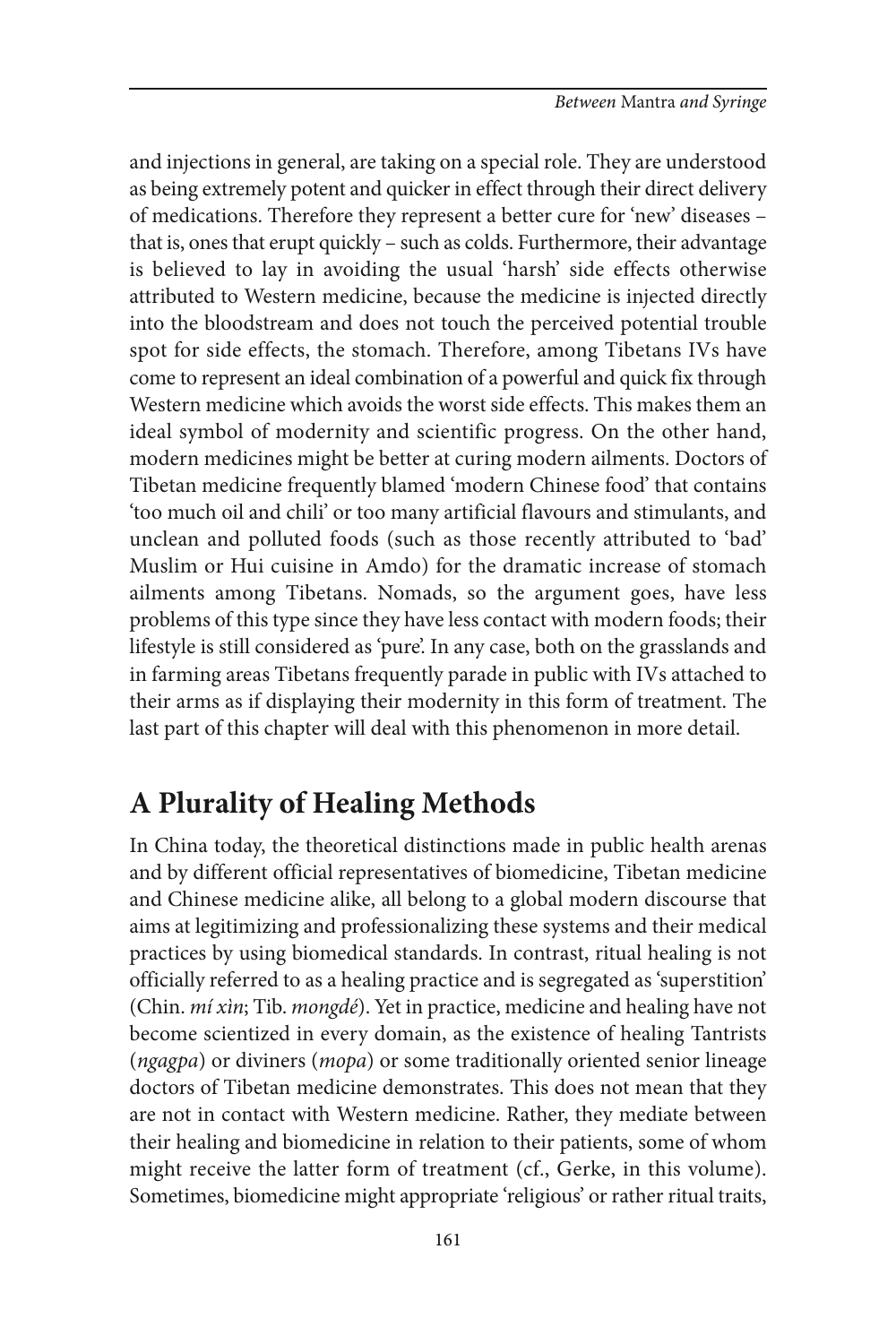

**Figure 7.1:** Village doctor (left) immunizing and *mopa* (right) preparing amulet in a private home

often glossed as the 'placebo effect' in the literature. For example, multicoloured biomedical pharmaceuticals might have a colour-based effectiveness and might be placed in front of an altar or Buddha image to ritually empower them and increase their potency before use.<sup>9</sup> This practice seems to be popular and pertains to a cultural logic of healing in which 'medicine' and 'religion' are intertwined and not juxtaposed. Sometimes, however, they just exist side by side.

In order to deal with difficulties in health seeking or potentially expensive cases of medical treatment, a *mopa* or *ngagpa* is often consulted, even though such practitioners are officially marginalized and situated at the edge of the medical spectrum. Their patients might already use a variety of medicines that were not seen as being helpful or they might be seeking advice before embarking upon a new course of established medical treatment. Some seek protective amulets to avert bad luck or illness (also in the particular case of SARS, see Craig and Adams 2009). However, diviners are rarely acknowledged as healers in the medical anthropological literature even though they divine or 'diagnose' the causes of, and try to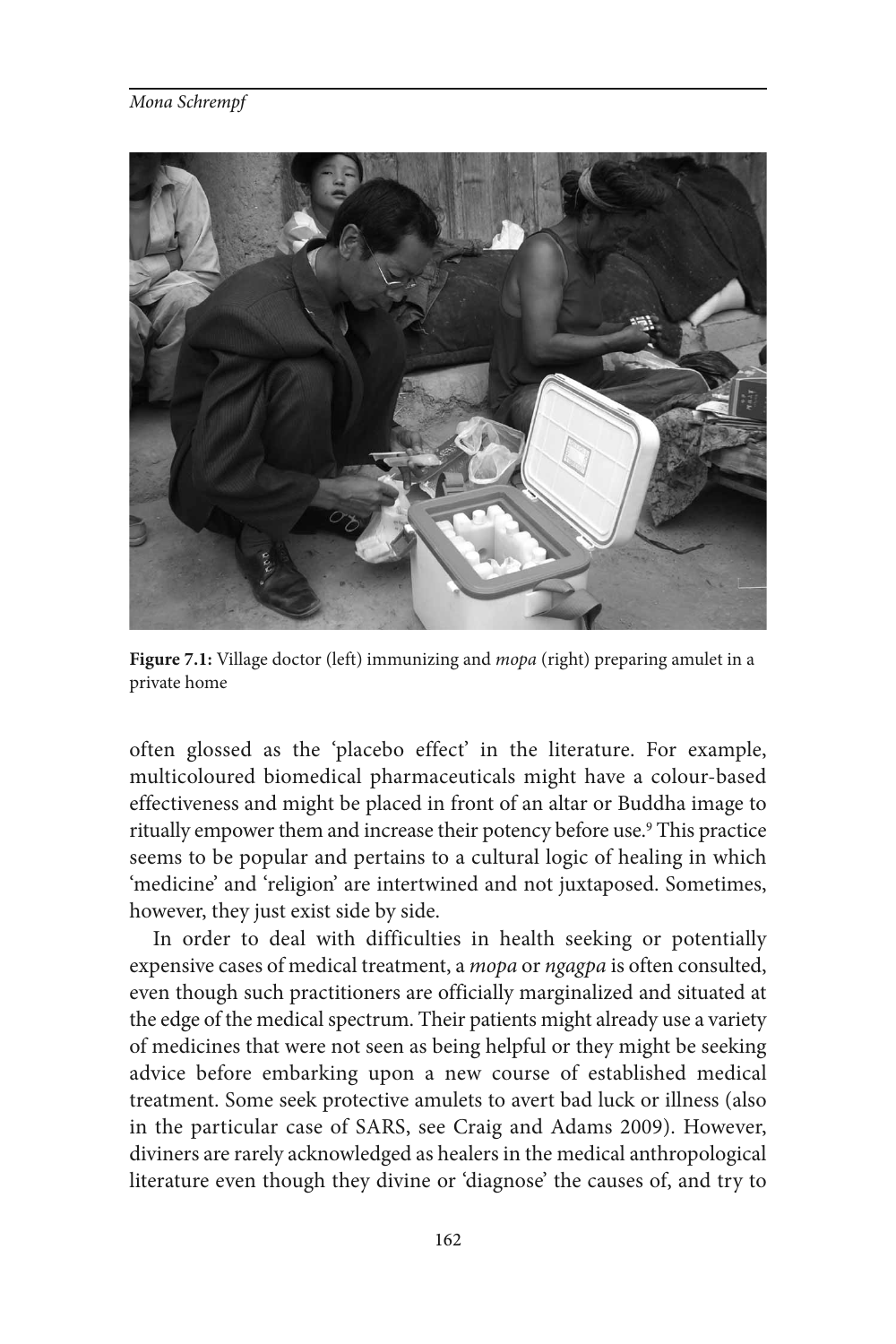prevent or directly heal, diseases and important matters of life and death in Tibetan societies by means of Tantric ritual.<sup>10</sup> They take on important social and healing roles in the health-seeking choices of rural Amdo Tibetans, as well as in other areas of social life. Thus, ritual healing has neither been eradicated by Chinese modernity nor by biomedical practice. It fulfils an important socio-cultural need for curing illness.

Within this medical pluralism one finds variations in the way in which 'religion' and 'medicine' are either treated separately, overlap or are combined. The responses to my inquiries by four different types of healing practitioners who are situated towards the *mantra* end of the healing spectrum might illustrate this point. Thus, a Tantric practitioner will emphasize that he does not heal with 'material medicine' (*men*), but rather through Tantric expulsion or protection rituals using *mantra*. A *lama* claims his healing powers come from the higher realms of the Buddhas but also conveys them through a variety of rituals (including purification, expulsion of illness causing evil spirits, prolonging life, and protection rituals). A diviner (*mopa*) can diagnose illness and prescribe the appropriate treatment or doctor through divination (*mo*) and/or by administering protective amulets for the patient. A monk doctor appears to perfectly embody 'medicine' and 'religion' in equal measures, through his very persona. Like other traditionally educated senior lineage doctors of Tibetan medicine (*menpa gyüpa*), he is usually trained in both Tibetan medicine and religion, yet to his patients he only administers 'material medicine' (*men*) and no ritual, despite the fact that his patients might trust him precisely because of his special skills in both medical and religious matters. Certainly there are different healing practices belonging exclusively to one of the two different domains of 'religion' and 'medicine', in training and expertise. Yet as particular practices they can be combined in various ways in both healing (cf., Craig on empowerment rituals of medicines, in this volume) and health-seeking behaviour; and they can also be contingent on the context and subjectivities of both healers and patients.

For example, a senior lineage doctor of Tibetan medicine whom I interviewed emphasized the importance of his own religious practice while at the same time he maintained a strict boundary between 'medicine' and 'religion' in his medical practice. The daily recitation of the Medicine Buddha (Sangyä Menla) invocation played an important role in his own purification as well as in his ability to diagnose correctly. Connections between doctors of Tibetan medicine and well-known medical and religious masters are often depicted on photographs in small private clinics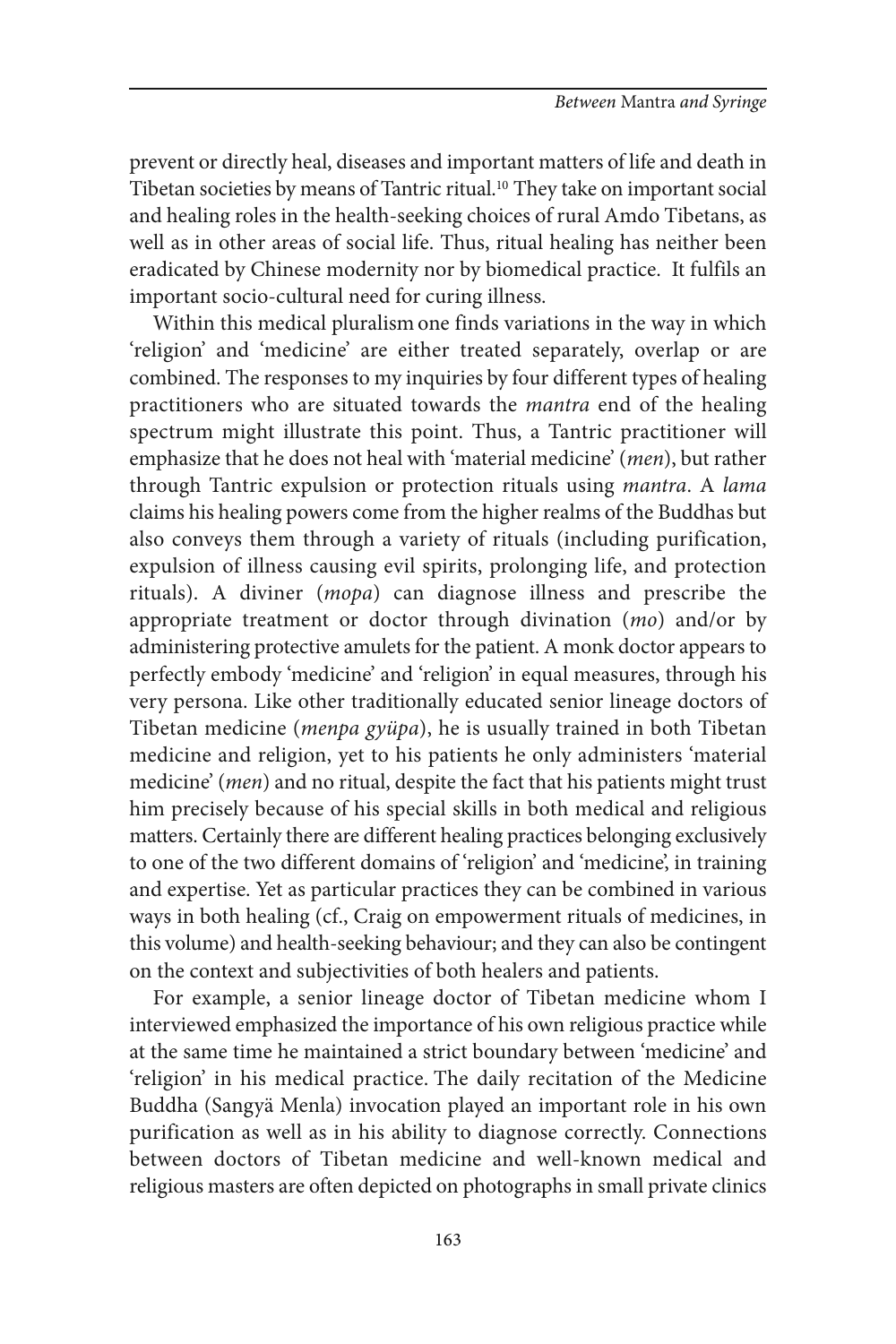

Figure 7.2: A monk doctor taking a patient's pulse

or dispensary rooms. Such connections can involve initiations, empowerments, meditative as well as specific medical training in certain methods or local plant knowledge from various teachers outside of the institutionalized Mentsikhang arena. In one private clinic led by a monk doctor, next to such empowering photographs there was a separate shrine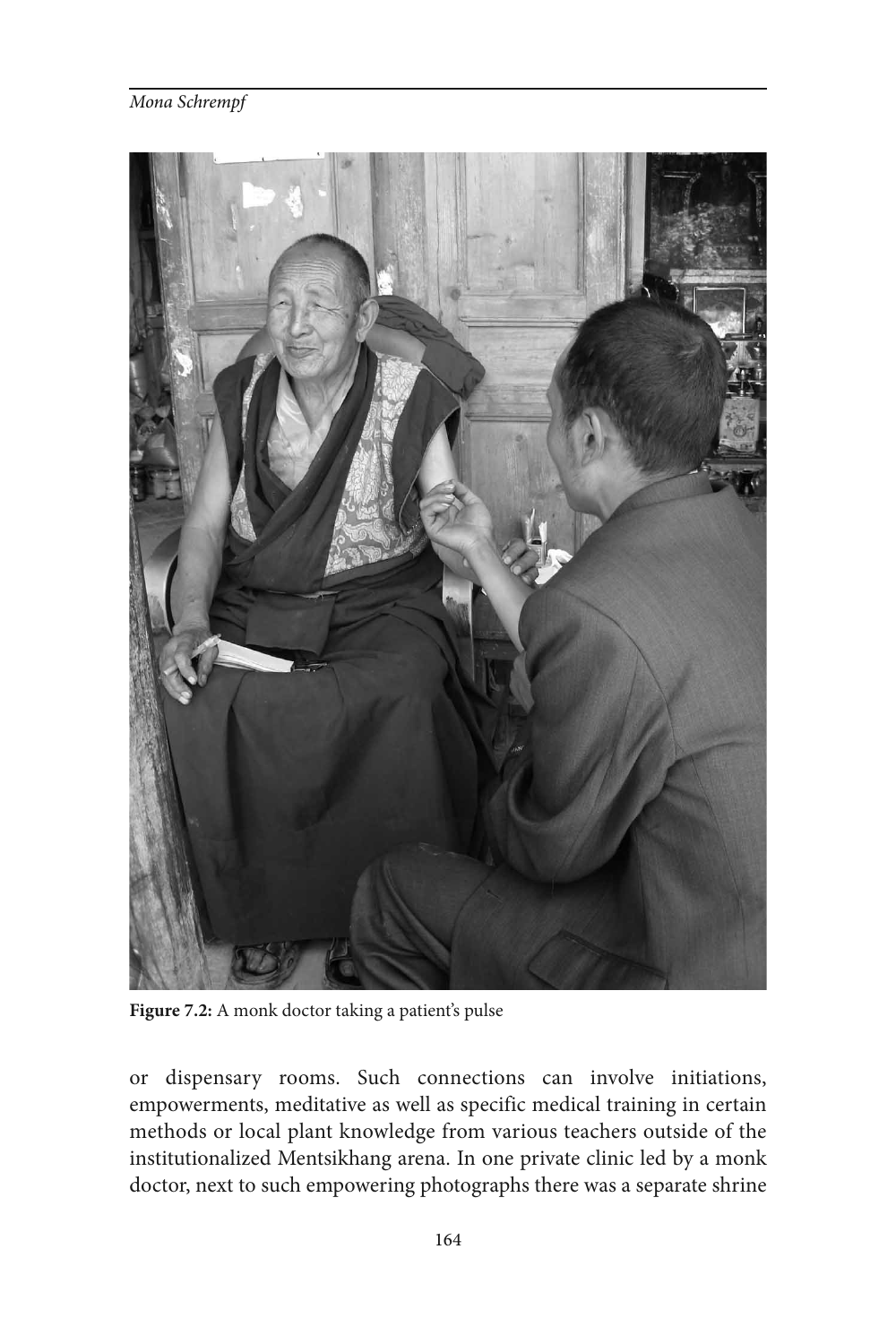room housing the statue of a powerful Tantric deity in front of whom patients would prostrate before seeking his consultation. In his dispensary room, however, an old barefoot doctor's bag and an official license for practicing as a township doctor were also displayed on the wall, attesting to his official public health care role. Such powerful symbols will certainly not escape a patient's attention and their combinations might also play an important part in healing. Yet, in public clinics or hospitals of Tibetan medicine public health policies and certificates of hygiene and professional achievements are icons of a different power demonstrating the public face of a 'scientized' and secularized Tibetan medicine.

Due to the intertwined socio-cultural, economic and political complexities and the situatedness of subjectivities in the practice of healing, the 'messiness' of all these parameters in both health-seeking behaviour and healing practices creates an analytical puzzle. Such parameters also condition the shifts in emphasis between available healing options and might, on one hand, depend upon the healer, the illness and the patient concerned. On the other hand, complex illnesses (those difficult to treat) seem to trigger multilayered etiologies that are connected with different cosmologies (the various 'medical' ones as well as various folk or institutionalised religious ones), that also pertain to different healing options. In particular in case of a life-threatening illness – and this might be something rather universal – all available and known healing treatments are drawn upon. Yet, more often than not, in rural Tibetan areas pragmatic concerns seem to override others. Such pragmatic concerns could involve local accessibility to certain types of medicines or the consultation of a 'good' (i.e., trusted) doctor, or the success or failure of a particular medical technique or system after an initial unsuccessful resort. It also might be limited by financial and social constraints or simply knowledge or lack of Chinese. Furthermore, trust or distrust in/or alliance with public health institutions, social networks – in particular the family – and also the type of disease will play important roles in health-seeking behaviour. On the other hand, rural practitioners are also constrained by certain limits, for example by the availability of medicines (Tibetan or biomedical), or simply the knowledge (or lack) of Chinese language that is indispensable in order to prescribe (or even read the instruction leaflet of) biomedical pharmaceuticals. It is no accident that the term for 'biomedicine' or 'Western medicine' is in fact called *jermen* in Amdo Tibetan, literally meaning 'Chinese medicine'. According to my field observations in Amdo/Qinghai, rural Tibetan patients rarely seem to seek out a particular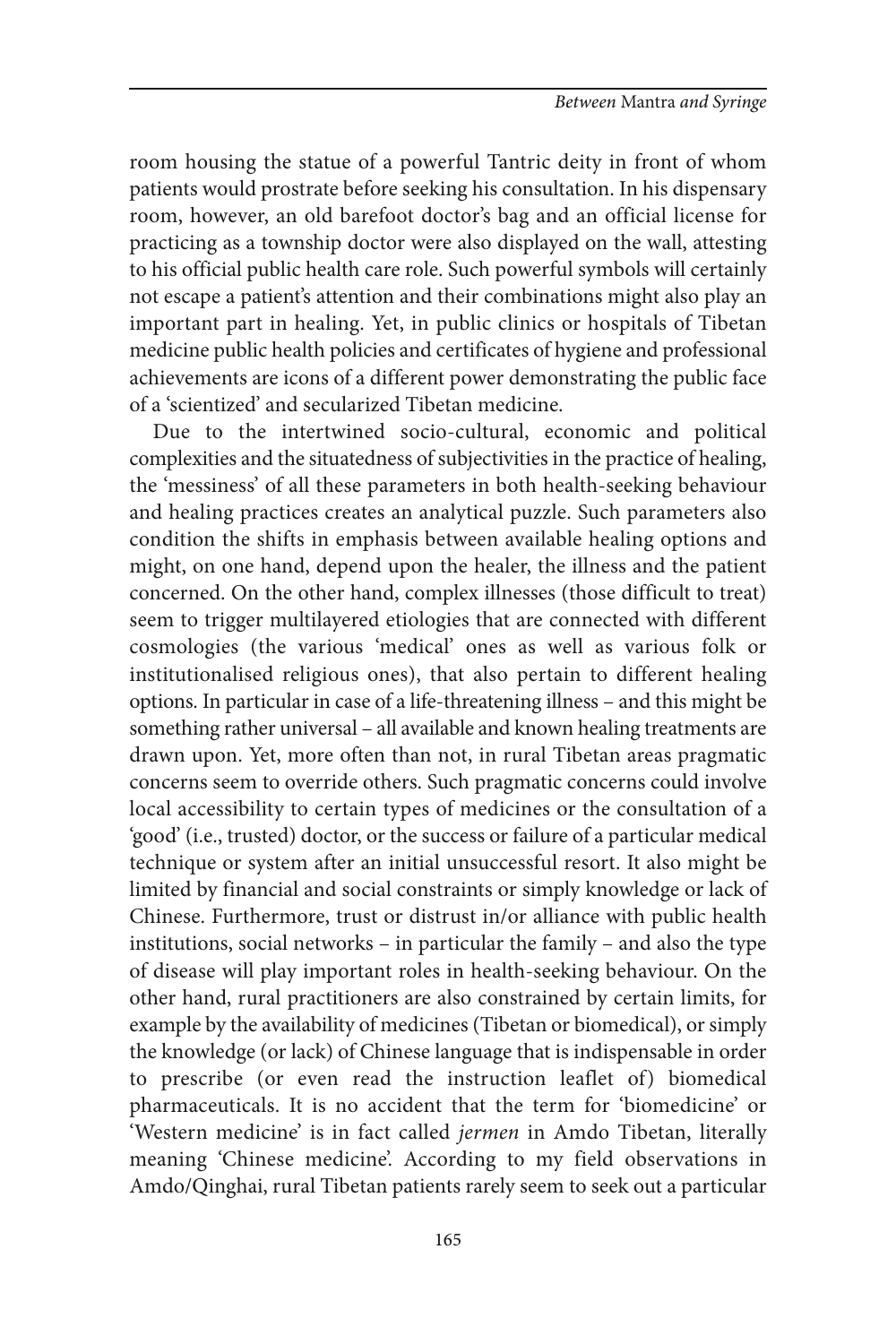medical system for ideological reasons yet 'good quality' state biomedical institutions are connected with high costs for medical care. Besides this pragmatism, what patients are also guided by will be exemplified by the following case-studies.

## **Diagnosis and** *Mantra* **as Therapeutics: Alag, the Diviner**

As has already been highlighted, one of the key figures in important decision-making processes involving health and illness in rural Amdo is the *mopa*. In particular, in cases of uncertain and serious disease aetiology, patients will consult a diviner often after having tried various types of medicines in vain. His recommendation and advice is trusted, and usually followed, like a diagnosis or 'medical referral' representing the 'right' – that is, trusted *and* 'safe'– treatment choice. As we shall see in this first casestudy, the diviner might both 'diagnose' through divination (*mo*) and heal through ritual means using *mantra* and protective amulets. Or, equally possible, he might advise a patient to go straight to a hospital for an operation and in addition perform a protective healing ritual (cf., Schröder 2008 for the Ladakhi context).

Diviners are usually male Tantric practitioners, whether lay persons or monks. They are able to 'diagnose' diseases that are of non-medical origin. They act as mediators between the realms of powerful Tantric and local deities, humans and evil spirits that afflict already vulnerable people or those who had previously offended the deities. In more complex cases of serious illnesses of unknown origin, diviners are often asked to advise the patient on the best choice of doctor, medical institution or the right healing practice. Alag, the diviner, whom I will discuss here, is a married Tantric practitioner, or *ngagpa*, in his early sixties, who belongs to an important religious lineage in Amdo. He is well known in his home area as a good *mopa* and is a respected person. I visited him in his son's modern apartment in a rural county town.

Alag sits comfortably on a brown imitation leather sofa with a rosary rolling in his one hand and a teacup placed in front of him on the large sofa table. During the entire time of my presence the phone is ringing. Alag's young and smartly dressed daughter-in-law picks up the receiver and forwards questions from clients on the other end of the phone, turning towards Alag: 'This is Nyimongtsho … Should she go to hospital or not?'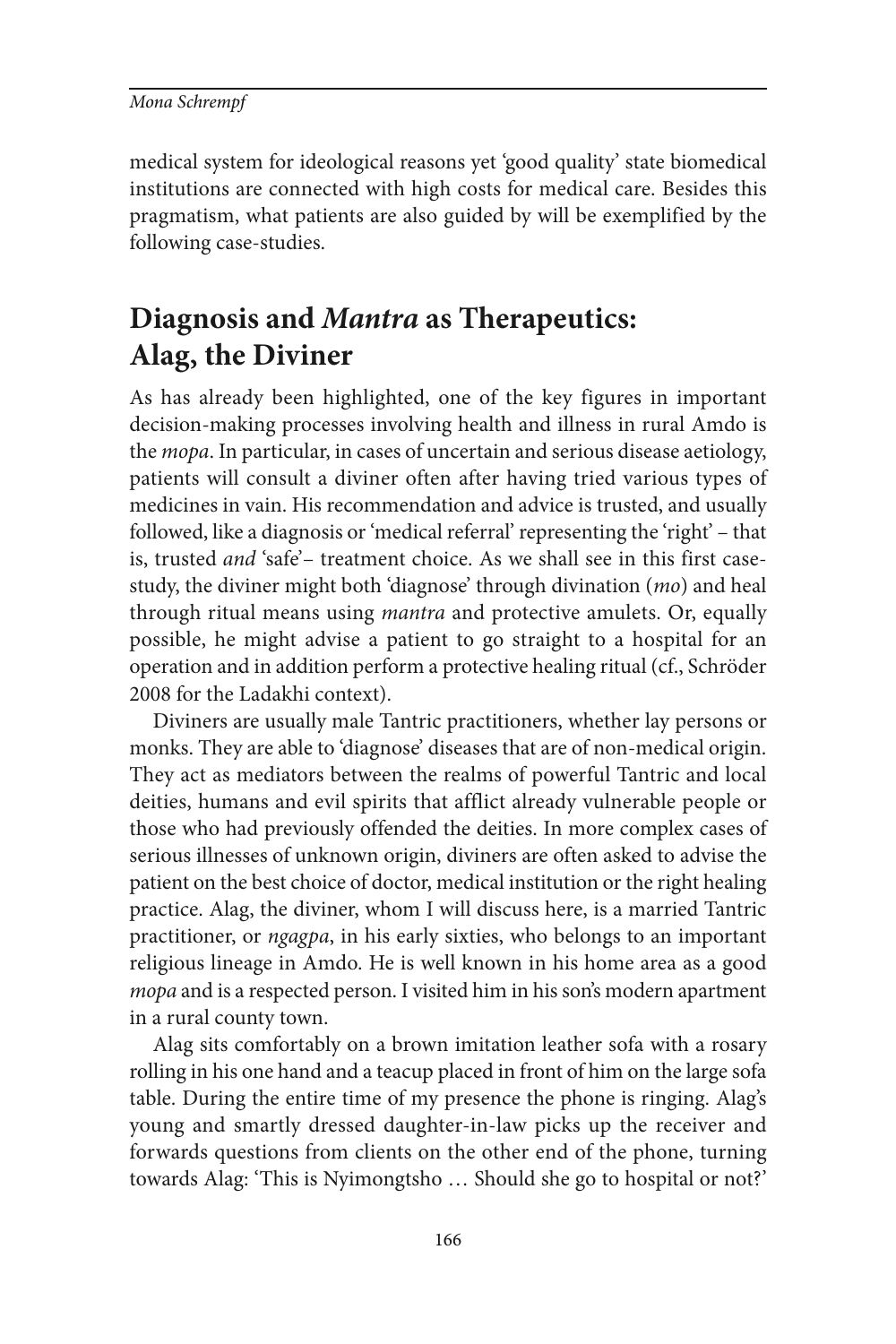or 'Is this illness Tserang has got a serious one or not?' Alag responds within seconds to these 'yes' or 'no' questions, each time quickly consulting his *trengmo*, a divination method using a bead rosary, rolling it through his fingers counting the beads. He seems utterly relaxed and focused at the same time. Alag's divinatory skills are obviously in high demand, and they are cheap when it comes to such ordinary inquiries. His clients want to know about all kinds of things, whether a business venture or an exam will be successful, or if and when a journey should be undertaken. A big part of his job, however, concerns questions such as whether to take this or that medicine that was already given to a now doubtful patient, whether to take medicine at all or which doctor to go to, how long a patient's lifespan (*tsé*) will be (and therefore how much time there is left to live), and so on. All such decisions are important for health and illness, and sometimes they concern matters of life and death. Furthermore, the diviner's Tantric knowledge and power can directly heal people through ritual. His clients expect him to heal and/or to make the right choice of treatment, helping them to avoid potentially high medical costs or the unnecessarily prolonged suffering of a patient who is expected to die.

For example, in the case of Tserang's mother, a long-term cancer sufferer, the diviner was asked whether an operation would make sense at all. A thorough divination by the *mopa* and a consultation with a *lama*, both working independently of each other, revealed that Tserang's mother's lifespan was at its end and could not be extended, thus medical treatment and an expensive operation would not really help her, but would only extend her suffering. Tserang thus decided to take care of her mother at home. Since Tserang was a medical doctor – trained and experienced in both Tibetan and Western medicine for twenty years but officially only allowed to practice the latter as a state employed township doctor – she was able to handle this difficult task professionally. Her mother died after several months of homecare. Yet Tserang was deeply distressed when she told me about her doubts and started to cry while I interviewed her. Was this really the right thing to do or could her mother have been rescued by ignoring the diviner's advice and admitting her into hospital again? However, her brother a non-medic with a deep interest in Tibetan culture and religion, seemed at the time more at peace with the divined 'fait accompli'. Both health-seeking and healing methods in this case demonstrate the bricolage of cultural ideas and values that condition the fluidity of the borders between the social and individual body and connect it to the 'religious' realm and a morally charged cosmology.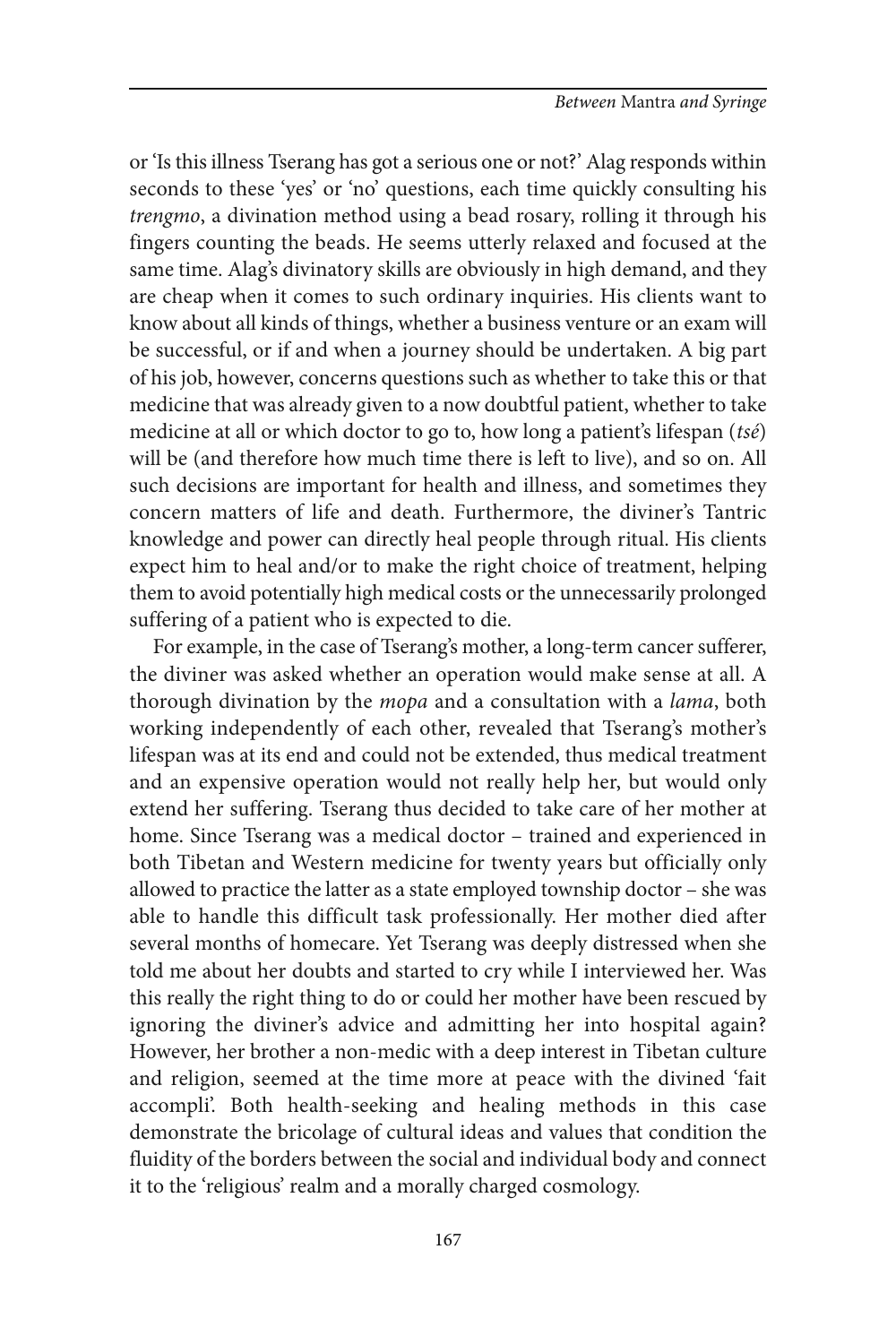As for the concept of lifespan, mentioned above, Alag explains about it through the image of a butter lamp: the butter represents *tsé*, the lifespan, the wick represents *sog*, the life-force, while the flame represents *la*, the 'soul' or 'life-essence'. Whereas the life-force is connected to the quality of blood (*trag*) and consciousness (*sem*), Alag characterizes *dönné* (*gdon nad*), a spirit-inflicted illness, as a disease of the 'life-essence' *la*.

The lifespan, however, is conditioned in a *karmic* way, as it depends upon one's previous good or bad actions (*lä* or *karma*) and one's own morality; since it is not considered as a disease, it cannot be healed once it is exhausted, at least not by 'material medicine' (*men*). It is sometimes possible to extend the lifespan through ritual means, whereby one's improved level of merit (*sönam*), acquired and accumulated through virtuous and purifying deeds such as pilgrimage and sponsoring particular rituals, can overcome bad *karma* and lengthen one's lifespan. When 'material' medicine cannot help to remedy a particular disease or just to support it on a *karmic* level, ritual healing is the only other option. In serious cases it is believed best to do both. Thus it seems to be a rather pragmatic choice: if a family invests in a long-life ritual for a hospitalized family member, they may be hoping to extend the lifespan of the family member and increase good karma for a better rebirth at the same time.

Therefore, in this context, Alag is not just a diviner, he is also a healer. He is constantly dealing with difficult cases that could not previously be healed by medical doctors. Alag's speciality is to expel evil spirits, in particular those of deceased persons (*dré*) who can be extremely vicious and can possess people or make them sick, and other spirits (*dön*) which inflict illness upon weakened persons. Yet, in addition to diseases inflicted by evil spirits, he also claims to rid people of heart disease (*nyangné*) and liver disease (*chinné*). Rather unusually for an ordinary diviner, he studied the classical medical text of the *Four Tantras* (or *Gyüshi*) as well as astrology (*tsi*), and learned how to collect local medicinal plants properly. In cases of doubt, he utilizes his exceptional knowledge in medicine (*men*), Tantra and divination, diagnosing through Tibetan medical urine and/or pulse analysis and ritual divination in order to detect the cause of a complex illness. He points out – not without a certain pride – that most doctors of Tibetan medicine cannot do divination (*mo*), and thus might not be able to detect the real cause of a difficult disease. Yet, he is unable to practice 'material' Tibetan medicine due to the time required for the collection and production of his own medicines and due to the costs of purchasing medicines produced by others. It would be interesting to study and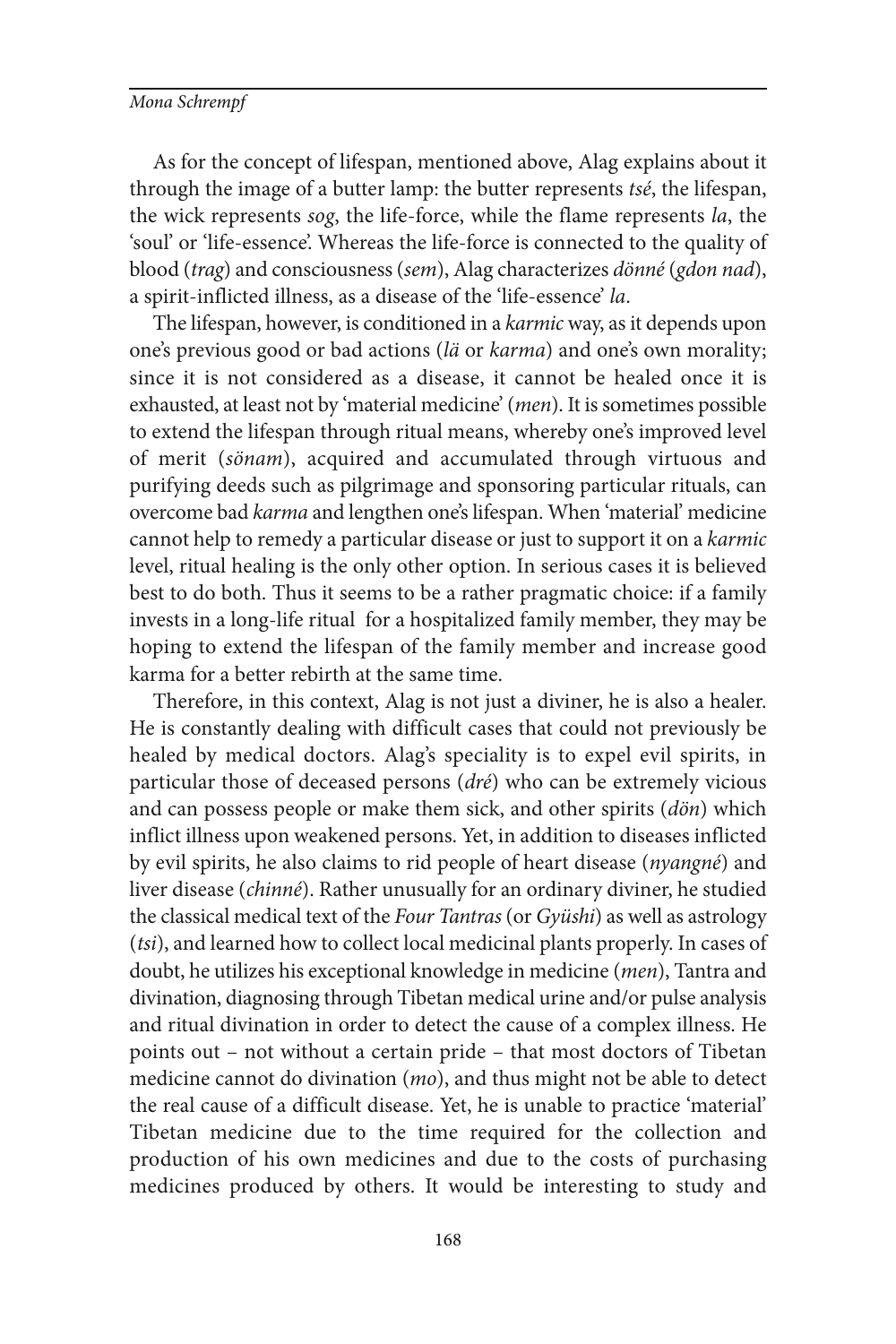compare how healers in other Tibetan communities might combine their various healing skills.

Although Alag is resourceful, he stresses that his 'medicine' is of a ritual kind: he specializes in producing protective amulets (*shungkhe*) as well as *mantra* (*ngag*) written on paper with special 'medicinal ink' which are kept in amulet boxes (*gau*) and worn around a patient's neck or upper body.11These written *mantra* are powerful spells, and are not only worn around the neck but also need to be eaten (*zayi*) in times of need, just like ordinary medicine.12 This again reflects a sensitivity to what is considered as ingestion of 'medicine' in both ritual and medical contexts. On the other hand, Alag further explains that there are cases of illness that cannot be healed by 'material' medicine but only by 'spiritual' or ritual means (*kyebju*), such as by protective amulets. These can be used against everything threatening that ordinary medicine struggles with or is unable to heal: contagious diseases and epidemics, such as smallpox, as well as mental illness and other maladies. Alag can produce over a hundred different types of protective amulets using rare ingredients that are deemed to be effective, such as the blood of a murdered person, the blood of a leper, special animal fat, bone, tiger, leopard or lion's hair, elephant's gall bladder, and so on.

He explains that Tantric texts use a special coded language and that many ingredients are substituted by those that are easier to obtain and that are then ritually 'empowered'. *Mantra* written on paper or 'magic' diagrams printed on paper with a special ink can bring about the desired outcomes. Alag can also produce amulets in order to change the sex of an embryo (always from female into the socially preferred male to ensure partilineal continuity), to strengthen weak bodies, for good luck, against bad dreams, and for protection against poisons, infectious diseases and harmful spirits.

When I asked him about the efficacy of his healing, he – like most other Tibetan doctors and ritual healers I interviewed – emphasized that those who heal must be 'good at heart' (cf., Kloos forthcoming), obtain a proper education and possess training in their fields of expertise, whereas the patients' responsibility is 'to have faith' (*dépa*) in religion (*chi*). The increasing lack of 'faith in religion' (*chidé*) among many patients, he complained to me, decreases the power of his 'spiritual' medicine. In his view, times are changing rapidly, with a state-driven, secularized modernity infringing increasingly upon his healing practices, trying to render them ineffective. Still, his phone kept ringing throughout our interview. Unlike some of the more secretively operating spirit mediums, or young 'no-name' doctors of Tibetan medicine, he seemed nevertheless to be able to make a living out of his profession.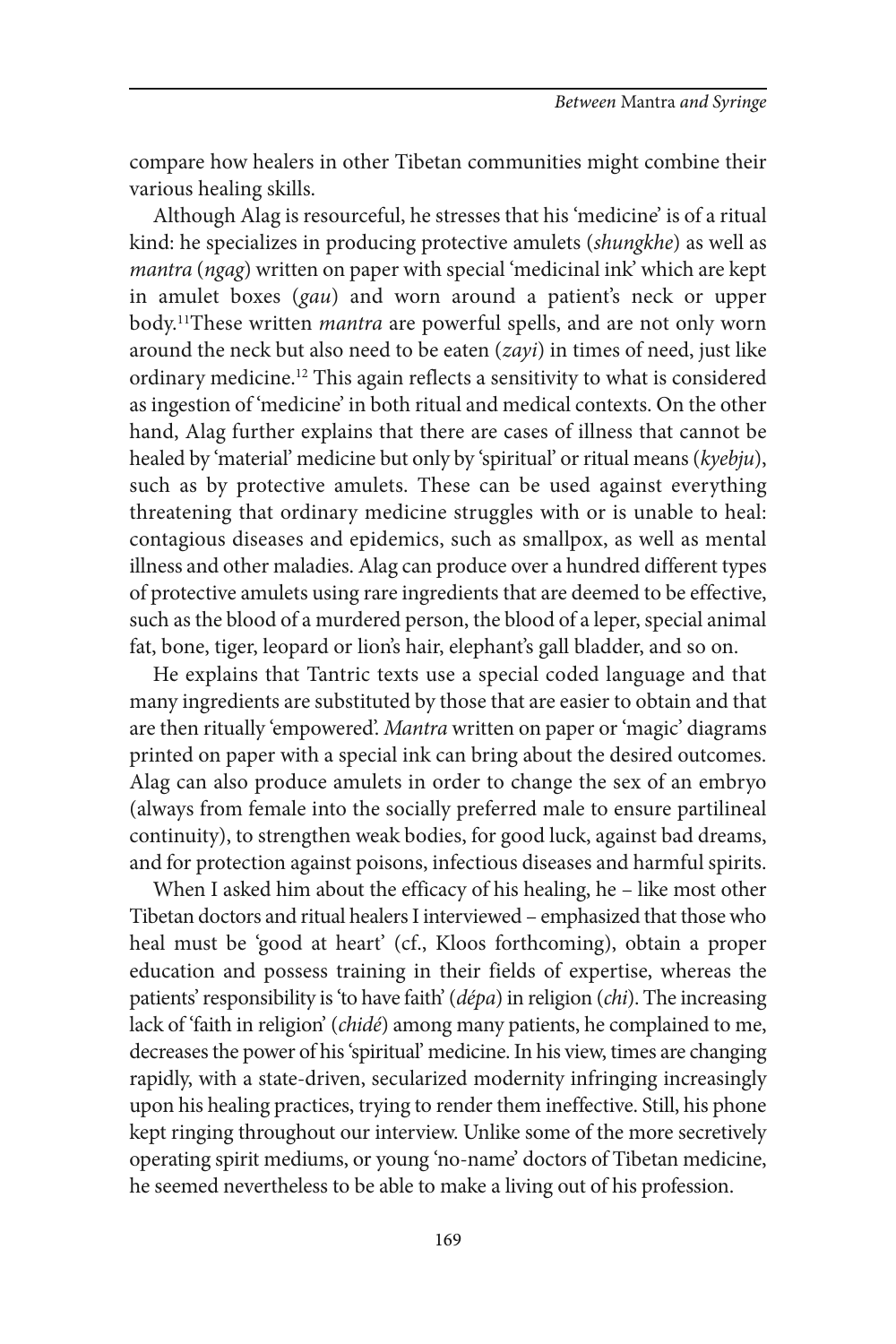## **Engendering Rebirth:** *Mantra***,** *Karma* **and Therapeutic Dreams**

Lhamo is a thirty-four year old rural Amdo Tibetan woman who received a modern school education and now lives and works in a local county town. At twenty-seven years old, Lhamo first became pregnant rather late in life compared with most other Tibetan women.13 She had not been able to conceive at an earlier time, despite her and her husband's efforts over the previous four years, which included ritual treatments to enhance conception. For some years, Lhamo had worn a special protective amulet which she had ordered from a Tantric diviner to ensure the birth of a son. Immediately after she had stopped wearing the amulet, thinking that she would not become pregnant anyway, conception occurred. Around two months earlier, Lhamo's twenty-one year old cousin, who was her dearest female friend, died in a tragic accident. Lhamo's aunt and uncle had expressed their hopes that their deceased daughter would be reborn to Lhamo as her child. The two cousins had been playmates and very close childhood friends, like two sisters. The death of Lhamo's cousin was therefore traumatic for the whole extended family. It was clear that only a rebirth of the deceased young woman within her family would be able to remedy the rupture and pain left behind by her sudden and premature death. Such a rebirth within the family was deemed possible because of the close connection between the two cousins, thus it would also reconnect both of their families again and remedy the tragic loss. Retrospectively, Lhamo connected her conception and pregnancy with her deceased cousin's will to be reborn as her child.

While pregnant, Lhamo had dreams of cutting long grass, the stalks of which continued to stand erect even after they had been cut. She dreamt of red apples, and of her dead cousin offering a large one to her. In her dream she bit into the apple, and after awakening she knew that her beloved cousin would be reborn as her baby. In another dream, her cousin appeared to her dressed in a long-sleeved Lhasa-style robe, carrying a bag with meat. Lhamo and her cousin's parents were also present in this dream scene, and they split up, but instead of following her parents, the cousin followed Lhamo, throwing little stones at her. 'Why don't you go to your home?', Lhamo asked her. 'Because I want to be with you', the cousin replied. After a long time, they finally reached Lhamo's house.

Lhamo eventually gave birth to a healthy baby girl. Nobody seemed surprised at the fact that her baby turned out to be a girl. It was obvious to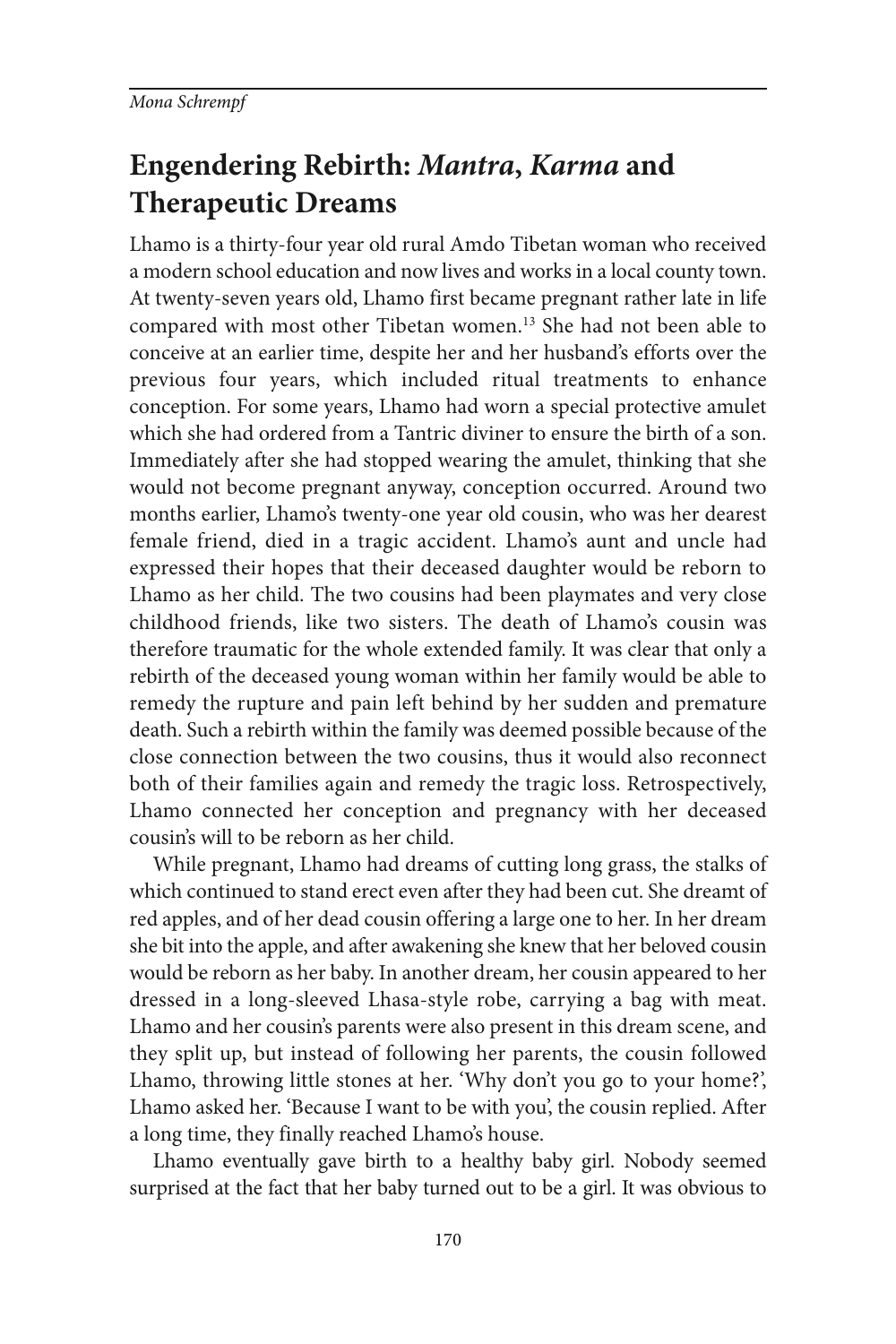everybody that she was the lost cousin, her former best friend reborn. In the following years, Lhamo and her husband desired a second child. Her in-laws were eager for her to bear a son this time, officially her last chance due to the then exclusive two-child policy among minority farmers. The pressure was even more intense as none of Lhamo's husband's three brothers had yet produced a male offspring and the family lineage was in danger. Lhamo went to a famous Tantric specialist to get a powerful amulet made in the hope of ensuring the conception of a son. The Tantrist had a good reputation and was said to have produced the desired outcome in similar cases. For about a year she wore the amulet around her neck but, as had been the case before, she did not fall pregnant. She even went to visit a special temple of Dorje Phagmo some hours' drive away, because the circumambulation (moving around a sacred object) of the statue of a female Tantric deity hidden inside is believed to increase fertility. However, she still did not become pregnant. Then she stopped wearing the amulet, believing that she would not conceive a second time.

Sometime later, Lhamo's great-aunt had a stroke and lay in bed before she passed away, repeating again and again that she wished 'to go home' to her natal place, the same village that Lhamo comes from. After the greataunt's death, Lhamo became pregnant once again. At that time, her sister had a dream that Lhamo would wear her hair in the old traditional style of women from that village, three plaits of hair woven together ending in one single one. The dream was interpreted as a sign that Lhamo's great-aunt might be reborn as her forthcoming child. Lhamo had morning sickness during the first three months of her pregnancy, and only when she knew she was pregnant did she begin to wear the amulet again.

As with her first pregnancy, Lhamo went for regular prenatal checks at the prefecture hospital and also had an ultrasound scan at the family planning centre. Lhamo assured me this was in order to make sure of the baby's health rather than to identify its sex. Doctors would 'never' tell parents the baby's sex anyway, and an abortion was out of the question for her. Neighbours and friends commented on the shape of Lhamo's pregnant belly, saying that it was a typical 'boy shape', slightly pointed and more pronounced on the right side. She was hopeful for a boy, but her husband reassured her that he did not mind whether the newborn was a boy or a girl.

The night before her delivery, Lhamo dreamt of her great-aunt knocking at the window of her new house. When Lhamo opened the window, her new house turned into her old one, and her great-aunt's husband came walking across the old courtyard just as he used to, carrying a loaf of bread with a big hole in it under his arm,<sup>14</sup> while bundles of hay fell onto the ground.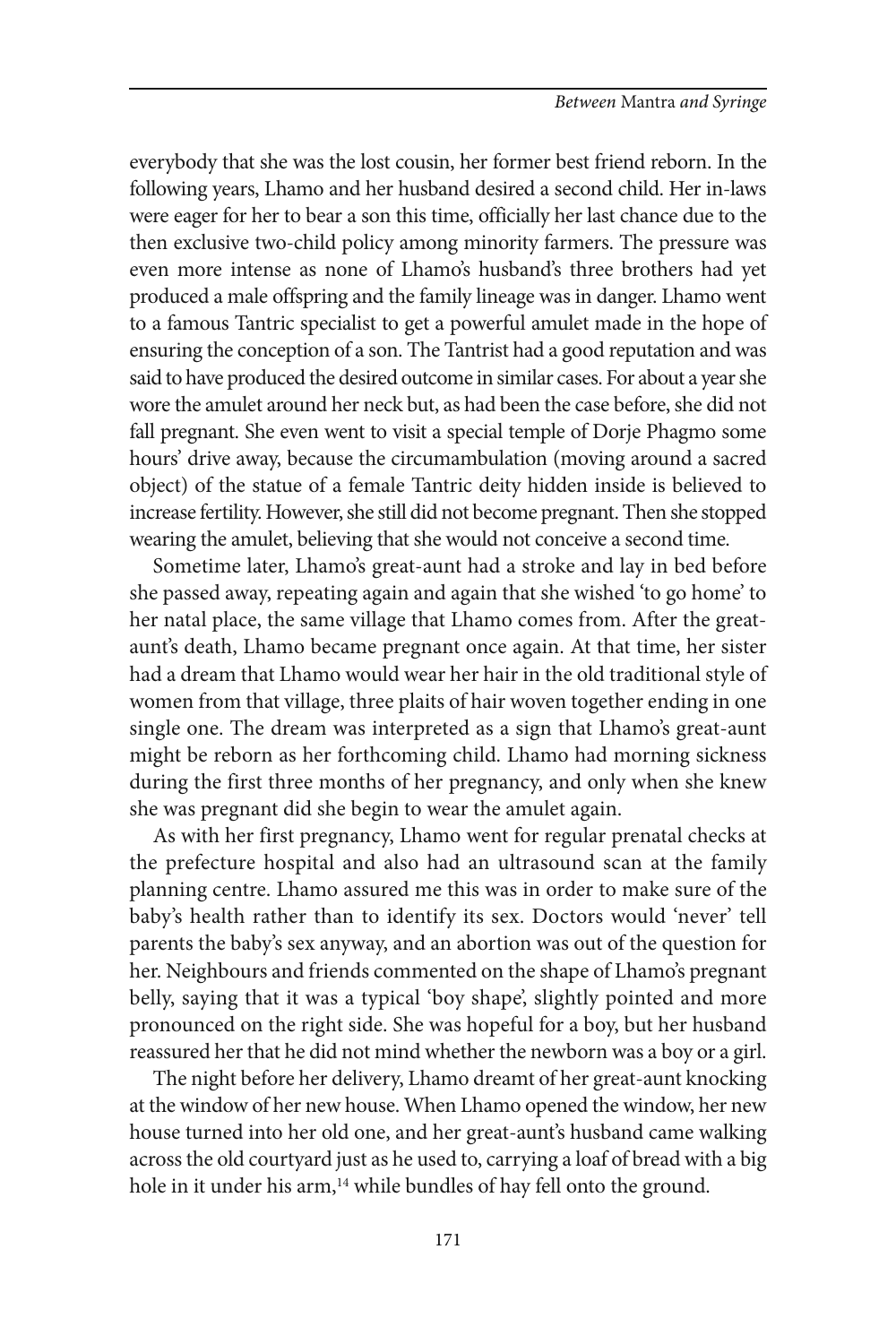In case of any complications, Lhamo decided to give birth at a large hospital in the provincial capital where she personally knew a female doctor at the maternal health and childcare centre whom she trusted and who was then on duty. When the daughter of the deceased great-aunt came to visit Lhamo in hospital during the week following the birth, she pointed out that the newborn baby girl had bluish-coloured ankles, at exactly the same spot where her mother had had identical markings before she passed away. This was viewed as yet another sign that Lhamo's new baby girl was indeed her reborn great-aunt. While Lhamo's husband seemed at ease and happily accepted that he was now father to a second daughter, her father-in-law was markedly distraught, blaming Lhamo for 'cutting the family lineage' (*gyüchö*) which had reliably produced sons 'since two-hundred years'.

In retrospect, Lhamo argued that the amulet that should have procured a son probably did not work since she had begun wearing it again only when she was well into the third month of her pregnancy. This was after she knew that she was pregnant and after the Tantric power of the amulet was supposed to be able to change the embryo's sex into a male. She considered that due to *karmic* reasons the amulet worn by her the previous year might have hindered her from becoming pregnant altogether. Also, the rebirth of both her beloved cousin and her great-aunt was attributed to their *karma*, i.e., their own strong wish to be reborn as Lhamo's children. This is how the dreams that appeared to Lhamo just before conception and during pregnancy were retrospectively interpreted. Consequently, she could not be blamed for giving birth to baby girls twice since it had been due to their jointly connected *karma* (*tendré*). Last but not least, this case demonstrates how both *karma* and ritual are perceived as efficacious since each came into play at different times, and each contributed in different and unexpected ways to the then accepted outcome.

Lhamo's 'health-' or rather 'help-seeking behaviour' (in the widest sense of 'healing' the male lineage by reproducing the patrifilial ties of her inlaws) exemplifies pragmatic, situated choices and meaning-making: her resort to a Tantrist and wearing a protective amulet understood as a direct intervention to give birth to a son by ritually influencing the sex of the embryo to be male; the biomedical check-ups and birth at the hospital to ensure her physical 'safety'; the explanation of the failure of the amulet and ritual means in terms of *karmic* forces winning over socially appropriate gender issues (i.e., having at least one son among the two children allowed to rural Tibetan women); and finally the closure or 'healing' discourse on the socially accepted assertion of *karma* reuniting deceased family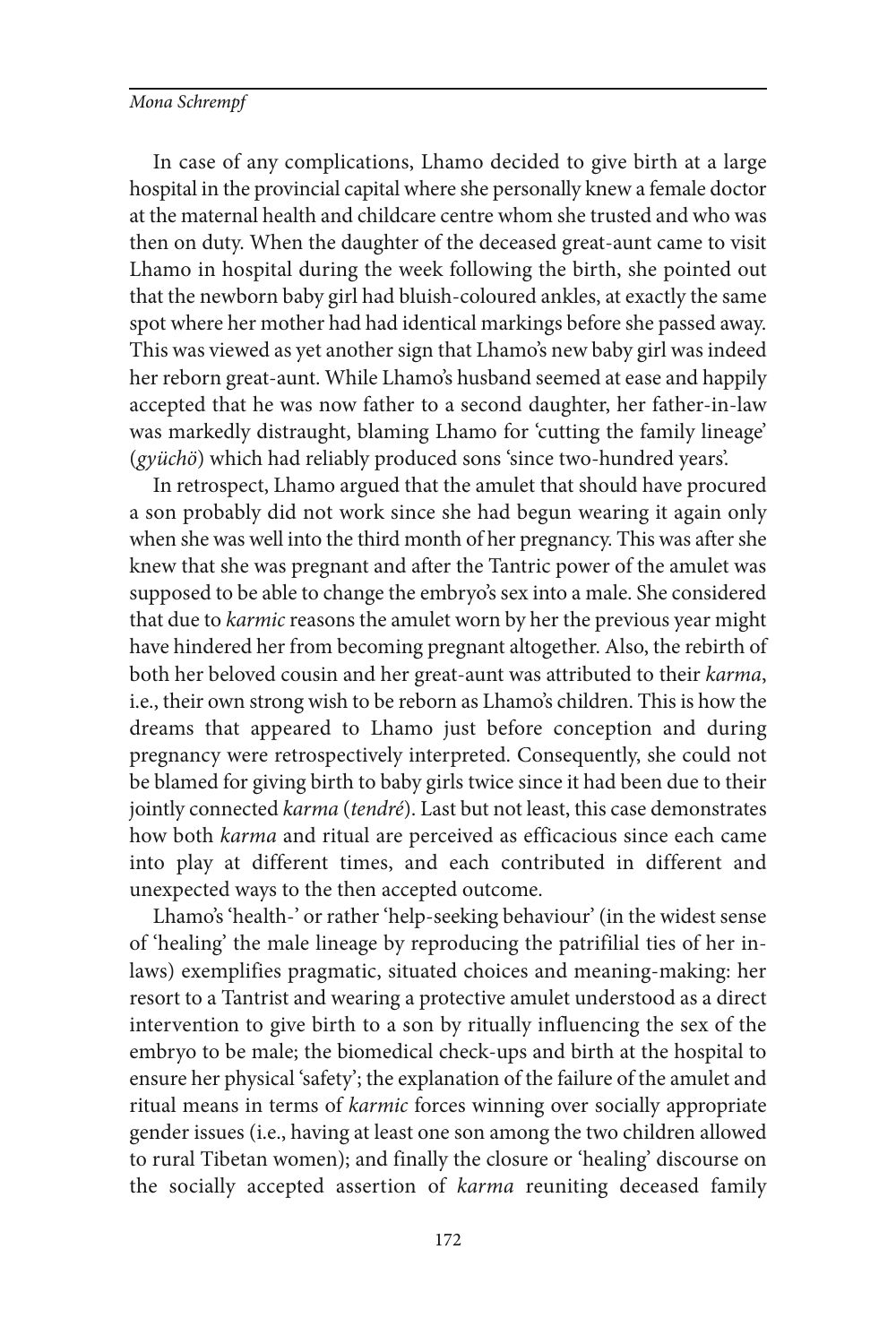members with the living (for a similar case of karmic rebirth in a nomadic family see Chope Paljor Tsering 2004, chapter 1).

## **Between Life and Death**

Gyalbo was once a man of great reputation. People say that during his ten years in office as a village leader, village members were undivided in their efforts to strengthen the social importance of the local mountain god temple and thus ensure the well-being of the whole community. This harmonious situation changed quickly after he retired from office. When I met Gyalbo's grandson at his home for the first time, a group of about ten Buddhist monks were reciting prayers from the ritual text *Thousand Offerings to the Medicine Buddha* [*Sman bla stong mchod*] for Gyalbo's benefit since he had just been delivered to the provincial hospital about 250 kilometres away due to acute abdominal pain. Then in his late sixties, Gyalbo's previous examination at a prefecture-level hospital had yielded no definitive diagnosis of his complaint. Neither the biomedical drugs nor the Tibetan medicine he had taken at the same time and over a prolonged period had offered any relief. Gyalbo's family had invited monks from the local monastery to their home already, at least four or five times. The rituals were performed in order to help with Gyalbo's worsening condition, and each time the family fed the monks and paid them a total of around 1000 Yuan. Finally, a diviner was consulted. He advised that Gyalbo should be sent to the provincial hospital where he was eventually diagnosed with stomach cancer.

A biomedical doctor, who was a friend of Gyalbo's family and shared the same hometown (*phayü chigpa*) with him, explained the diagnosis to both Gyalbo and his brother, and informed them that even if Gyalbo did get better after the recommended operation he would probably die soon. Gyalbo's wife was not informed in order to spare her the distress as long as possible. The family then spent about 40,000 Yuan on an operation to have Gyalbo's cancer removed.15 After he returned home from hospital, a relative recommended a particular mineral spring whose waters were considered to specifically heal stomach problems. Despite the operation and drinking the potent water of the healing spring, Gyalbo's condition did not improve. Even when Gyalbo's daughter-in-law obtained a particular Tibetan precious pill (*rinchen rilbu*) from a nearby monastery, for a cost of around 1000 Yuan, it failed to improve his condition. During the mountain god festival, Gyalbo asked the spirit medium (*lhapa*) to perform a divination for him (by using two wooden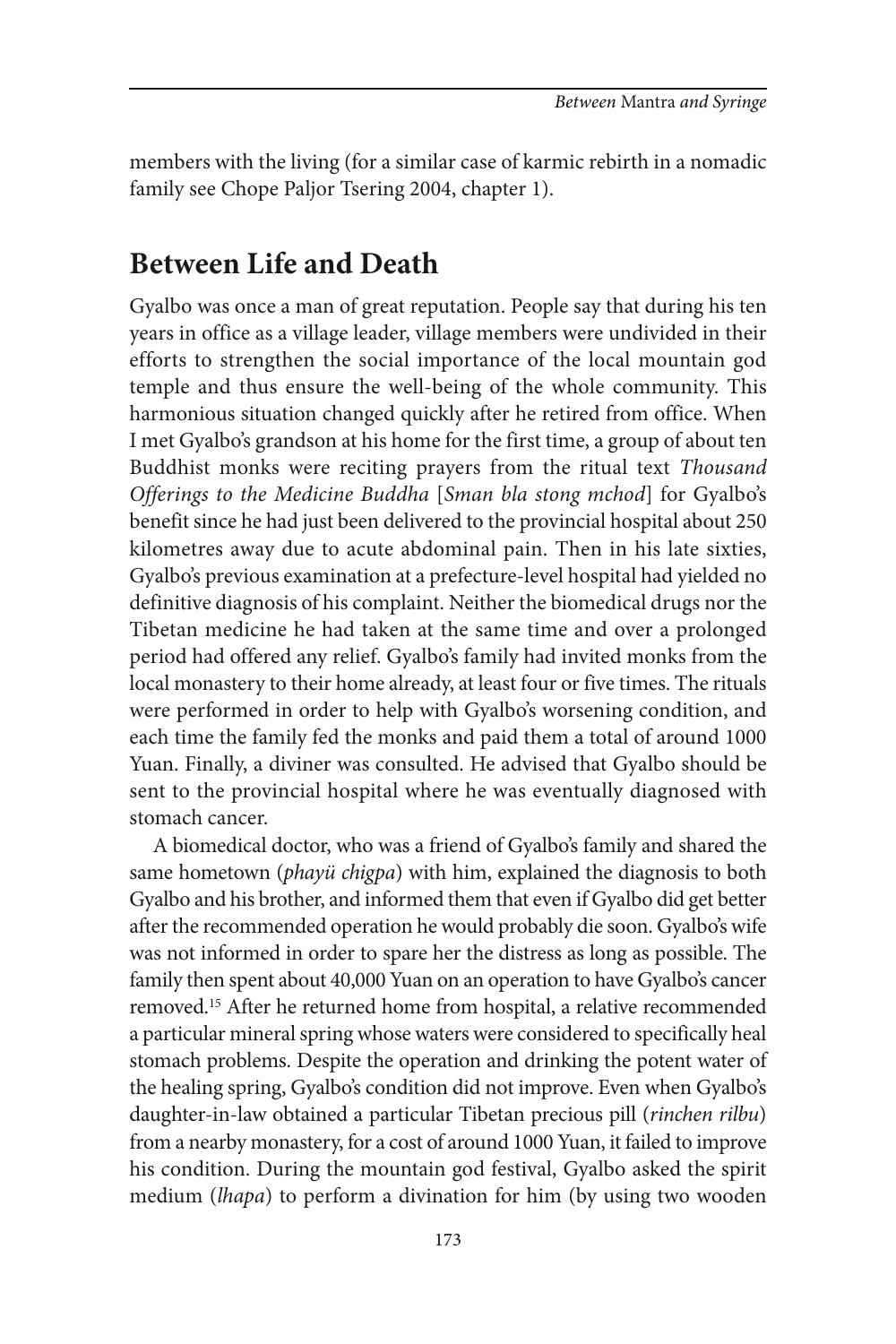sticks), in order to find out on which day he should go back to the hospital. He left the festival soon after, and passed away several days later.

The above cases are all examples of the *mantra* end of the Tibetan healing spectrum and its relation to other forms of illness concepts and healing therapies. I will now turn to the use and meanings of 'syringe', which, although situated at the other end of the healing spectrum, still supports certain ritual aspects, this time of the healing power of modernity.

## **Injecting Modernity**

It is most likely that between the 1920s and 1950s the first syringes were introduced into rural Tibetan areas of Amdo and Kham with the occasional visits of Western missionary and Chinese doctors who also performed surgery with 'knifes' which deeply impressed some Tibetans (cf., Shelton 1923). Syringes and their quick results in eliminating fever and inflammations were used as a way to gain trust among the population in order to convert them to Christianity. During the 1940s, injections given via hypodermic needles were apparently still novel, and accessible to only a few Tibetans, in particular the well educated elite in Central Tibet. Yet, they were already in high demand (cf., McKay, in this volume). However, the majority of Tibetans had never encountered biomedical technology prior to the mass immunization campaigns of the Chinese state performed by barefoot doctors during the early 1950s.16 Administering medicine via injection at that time became an important – if not initially the only – part of a barefoot doctor's biomedical training, as was the case among some doctors of Tibetan medicine who had been rehabilitated by the end of the 1970s and who became employed by the government as township doctors. Finally, by the late 1980s, Western medicine became an integral part of Tibetan medical training through state medical colleges and hospitals. Apart from their visibility, the widespread acceptance of injections and antibiotics among both contemporary Tibetan patients and healthcare professionals is perhaps further indicated by the fact that one rarely hears a cautious word or reservation about their (over)use in general, and that everybody assumes that they help. Even a well-known doctor of Tibetan medicine whose hand-made medicinal powders and pills were in high local demand, gave his son an IV rather than his own medicine.

Sydney D. White emphasizes that medical techniques (as well as theory and pharmaceutical substances) can easily be detached from their original matrix, and can be incorporated into any officially acknowledged medical practice as long as these could be represented as 'scientific'. She states that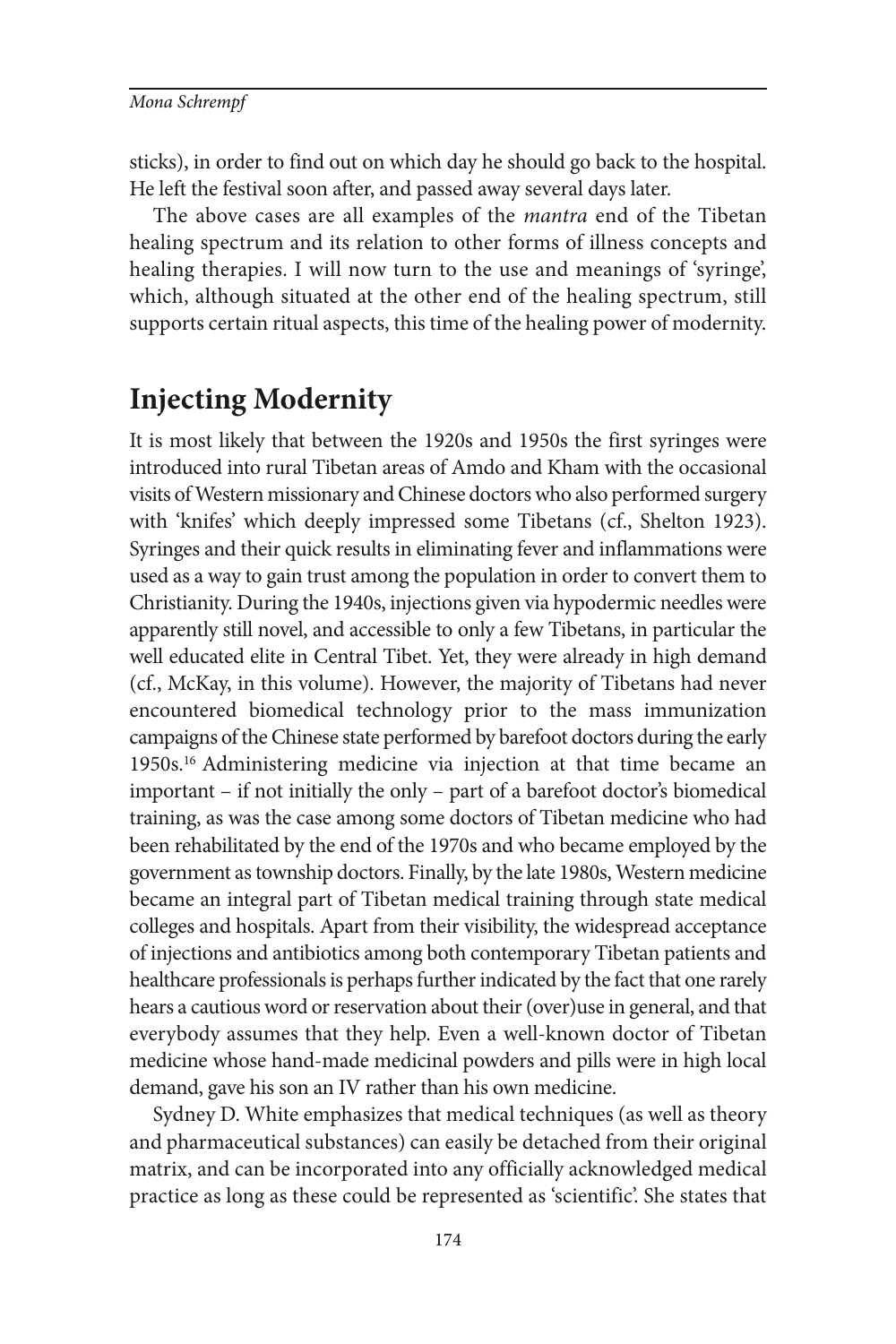in Yunnan 'injections of antibiotics were viewed as [an] integral part of all four official practices', among them Western or biomedicine, Traditional Chinese Medicine (TCM) and Naxi therapeutic practices since they are all part of the '"scientizing" legacy of the Maoist period', in short, of Chinese modernity (2001: 182). In other words, to have an IV administered means to take part in modernity, to be able to demonstrate this to others and thus become – at least temporarily – modern.

In rural Tibetan areas of Amdo, as in rural China in general, IVs are normally administered either by doctors (regardless of the medical system within which they normally practice) or by pharmacists. One comes across patients with IVs attached to their arms in small clinics, hospitals, pharmacies or sometimes in peoples' homes, as well as in public places. In clinics, patients are often lined up one after the other on a bench or in a bed, each with a dripbottle hanging from the adjacent wall. In most cases, antibiotics or combined preparations which contain them are being administered by way of IV. This very common use of IVs in rural Tibetan areas stands in stark contrast to widespread criticism in the West about the overpowering side effects of IV administered antibiotics and the dangers of Heptatis B and HIV contagion through unclean needles. Yet, it might also reveal that the 'belief' in modernity can at times have a powerful healing effect.

The great popularity of IVs and syringes in general in Tibetan areas attests to an unbroken belief in the efficacy of modern science and technology. When asked, doctors of both Tibetan and Western medicine claimed that patients would demand to be given IVs. Yet when I questioned patients, they would state the opposite, sometimes complaining about the costly price of 'this kind of medicine' – usually antibiotics. However, mostly patients did not even know the name or type of medicine dripping into their veins. It seems that doctors can make lucrative profits by selling IVs to their patients at a higher price than they paid for them, with their government subsidies, and this by means of officially diagnosing a case of 'pneumonia', for example. The average price for one infusion was about twenty Yuan per bottle; used three times a day for a period of three days (as is usual), this added up to 180 Yuan, which is quite a considerable amount for poor rural Tibetans. The number of pharmacies and small clinics in the prefectural town of Rebgong prove that there is a strong demand. An IV drip inserted into a person's arm also embodies a powerful visible symbol of being modern or – at least temporarily – being able to afford 'modernity'.

On one hand, IVs are often used for treating minor problems, such as colds and flus, or any kind of inflammation or 'fever'. Despite the fact that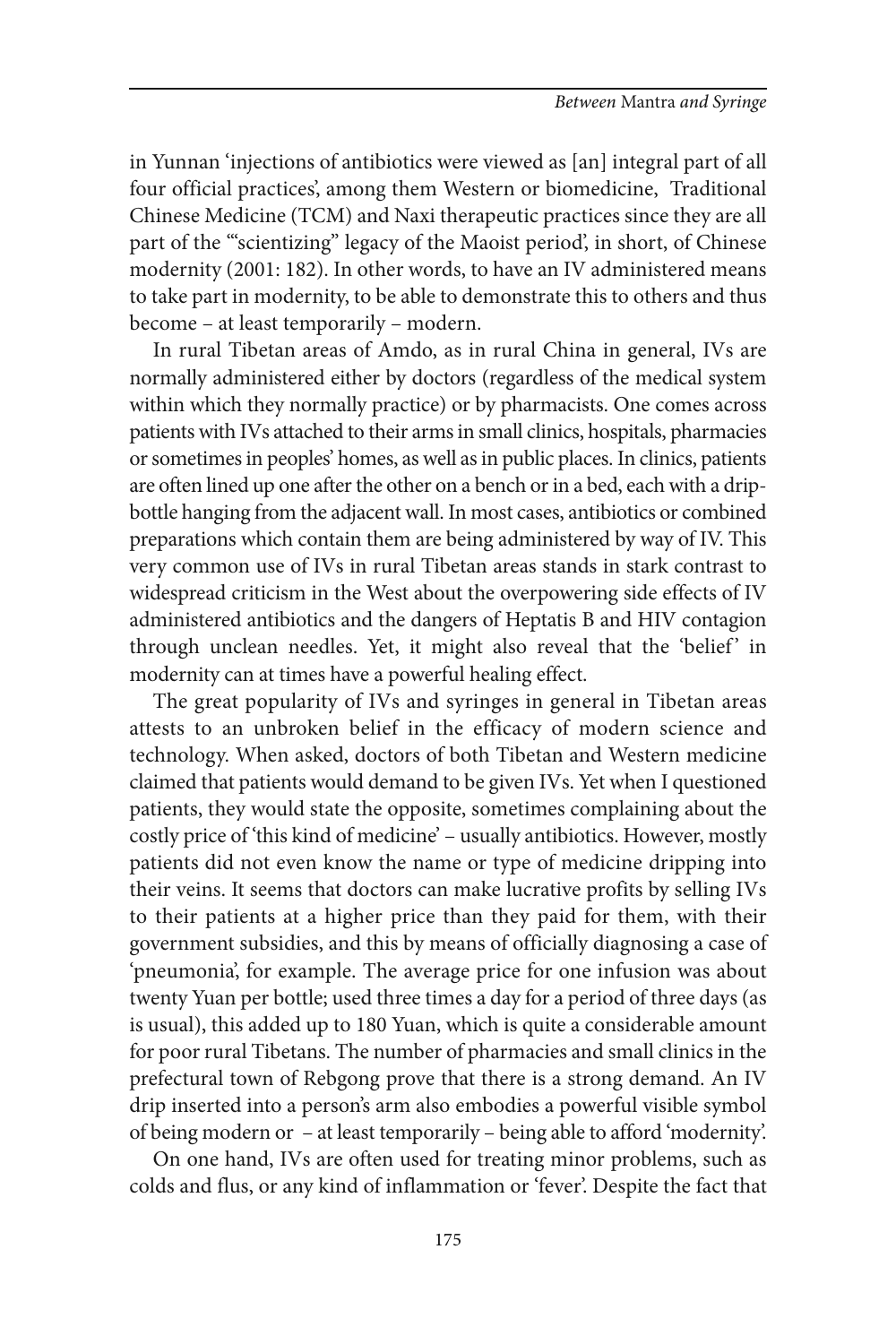traditional Tibetan medicine could help with these diseases, IVs are believed to do a better job and in particular to deliver a quicker result. One doctor told me in a serious tone that IVs would probably still 'work' even if they only contained vitamins or glucose, hinting at their 'placebo' effect. Yet patients (and some of the doctors) explained the effectiveness of IVs rather by way of what they do directly and in particular what they actively



**Figure 7.3:** A daughter holds up her mother's IV drip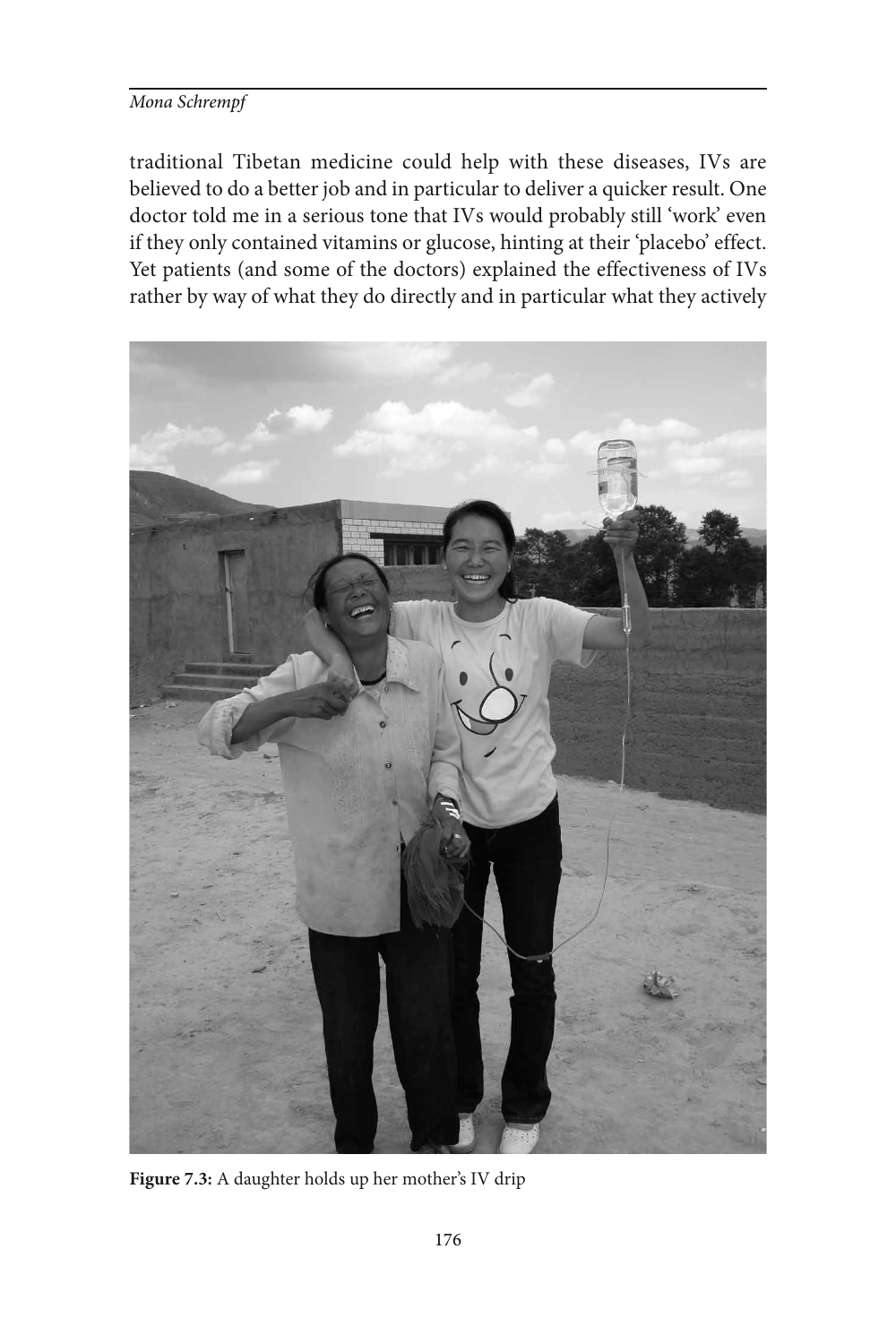avoid – a quick delivery of some potent medicine that bypasses the stomach, known as the most sensitive trouble spot for side effects among Amdo Tibetans (on the latter cf., Sabernig 2007: 64f).

On the other hand, the use of IVs is not completely without perceived dangers. I heard of several instances where pregnant women, after having received 'cooling' injections administered by doctors to treat a minor health problem, retrospectively blamed the 'injections' for a sudden miscarriage following the treatments.17 Here, IVs seem to embody a threatening state modernity, a diguised form of forced family planning practices that ise, in various guises, also occurring in rural Tibetan areas of Qinghai (cf., Schrempf 2008).

More often, however, IVs almost turn into 'wellness' items, as a kind of reward after hard physical work, for example, after childbirth, and after the arduous work of harvesting caterpillar fungus in the high mountains. Doctors state that people (farmers in particular) get sick in the high mountains since they are not used to sleeping outside in the cold and wet climate and at such high altitude.18 IVs, in short, are emblematic for a 'quick fix' form of modernity. They are easily accessible and easy to employ and transgress the professional boundaries of medical systems.

## **Conclusion**

The ethnographic case-studies discussed above exemplify the broad spectrum of healing between *mantra* and 'syringe' and the situated choices made by patients and healers which exist in contemporary Amdo Tibetan society. A divination performed to decide upon a medical treatment in a hospital, a ritual for healing, reciting prayers or wearing amulets empowered by *mantra* to procure a son, narrating the healing powers of *karma* and dreams in order to heal the irreversible breach of a family lineage, as well as believing in the immediate powers of IVs to treat common colds by understanding modernity through Tibetan medical concepts – all these practices are part of a common and complex cultural logic that informs peoples' choices. Illness can affect all levels of the body– the individual, social, environmental and cosmological– even though one might need at times more attention than the other. In times of crisis and depending on the local situatedness, to cover all options and levels at the same time might be simply the most efficacious. Therefore, *mantra* and 'syringe' do not exclude each other, and ritual healing can play an equally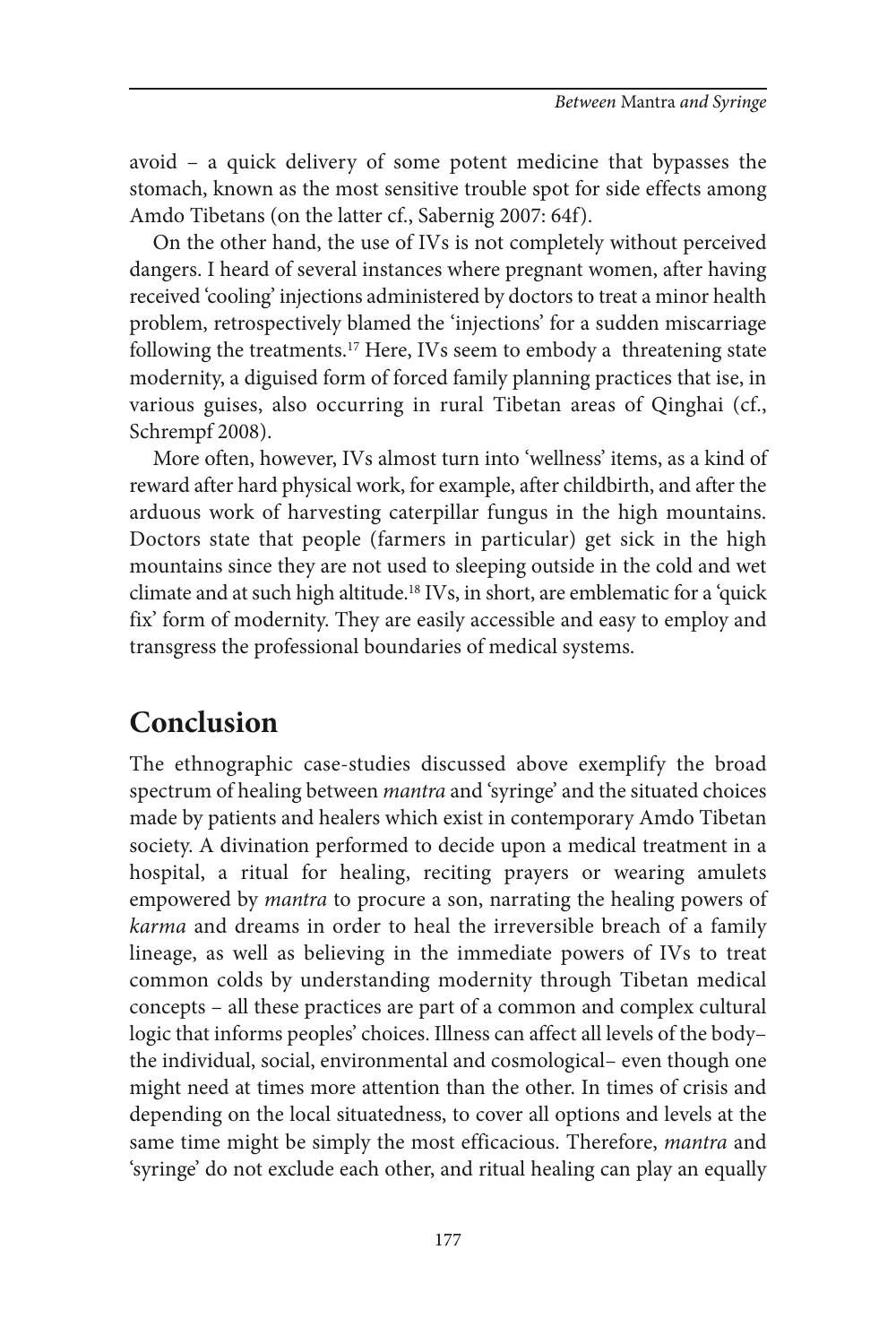important role in patients' health-seeking behaviour alongside the influence of institutionalized medical practice and public health policies.

In conclusion, it is obvious that neither biomedicine nor 'science' have displaced local healing practices among Amdo Tibetans more than half a century after their systematic introduction by the state. Local healing practices and healers can indeed provide a 'missing link' which fills an important social gap in the rural public health system in China – an affordable, trusted and meaningful health decision-making service that is both culturally sensitive and accommodates Tibetans' own concerns about health and illness (cf., Schrempf 2007 for the medical landscape in rural Nagchu, TAR). I have also tried to demonstrate that different healing services and medical treatments are not used to the exclusion of each other, but are often resorted to simultaneously or in a complementary manner. Such pragmatic and multiple layered choices in health care are part of a cultural logic that reconnects the sick person with the fundamental framework of cultural values in a moral cosmology within which the patients' agency plays an important role. The health-seeking choices that were discussed here aim not only at restoring health in the body but at restoring the disrupted social relations caused by illness, i.e. between the sick person and his/her family and wider community, and with the immediate environment that is imbued with socio-cultural values. On the other hand, the case-studies reveal that technologies of healing – no matter what their provenance – are founded on socially learned, and to some extent, fluid experiences of body and self. And where both *mantra* and 'syringe' fail Tibetans, the inexorable power of *karma* compensates for the ensuing disappointment and suffering.

### **Notes**

1. I would like to acknowledge the indispensable help of all my informants and local interlocutors who need to remain anonymous. All names used in this chapter are pseudonyms. I would also like to thank the German Research Foundation (DFG) via the Cooperative Research Centre 'Representations of Social Order and Change' (SFB 640) at Humboldt University Berlin, Germany, for providing me with a research position and fieldwork funding. I thank Karénina Kollmar-Paulenz and Jens Schlieter and students at the Institute of Religious Studies, University of Bern, Switzerland, for the fruitful discussion of this chapter in its earlier form as a paper given at their institute. Last but not least, my heartfelt thanks also go to Vincanne Adams, Sienna Craig, Heidi Fjeld, Ivette Vargas and Toni Huber who provided me with valuable comments and the latter, as always, with careful editing on earlier drafts of this chapter.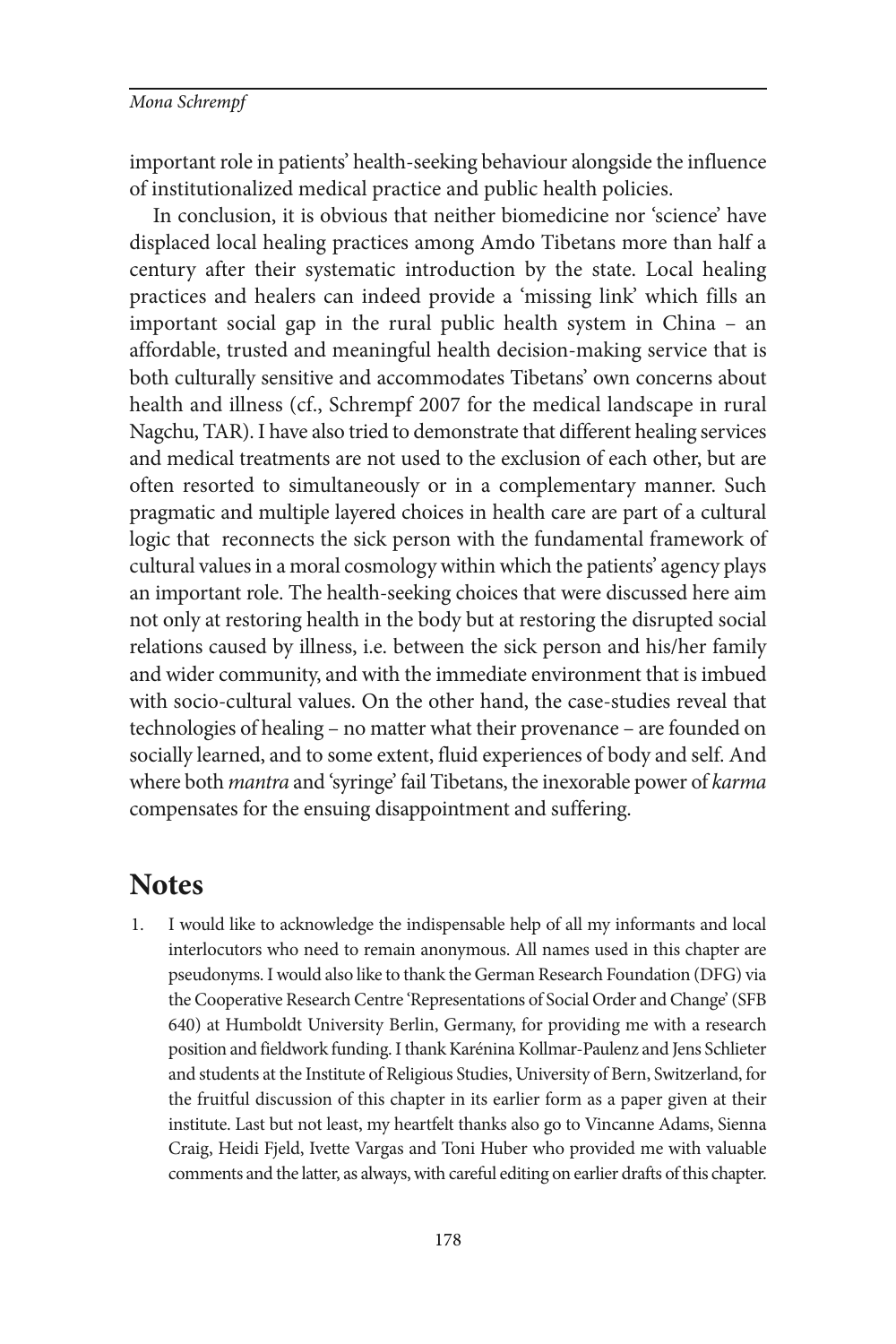- 2. Even though it is likely that my findings are similar to those found in other Tibetan societies outside of present-day Amdo (i.e., Kham, the TAR and Tibetan areas of the Himalayas), I am referring mainly to my fieldwork site (between 2005 and 2007) of Rebgong County (Tongren Xian, Huangnan Prefecture) in Qinghai Province. Tongren is both the county town and prefectural capital and thus the location of Huangnan Prefecture's three big hospitals which serve the surrounding farming and nomadic communities in four counties: Huangnan Prefecture Peoples' Hospital, Disease Control Centre Hospital, and Hospital for Tibetan Medicine. In addition, the number of private and semi-private clinics, as well as pharmacies selling biomedical and Tibetan medicine, has mushroomed in this town during the past twenty years. In contrast, remote rural township clinics are usually poorly equipped with medicine and are avoided by those who can afford better and more expensive healthcare elsewhere, with the best medical care being available in the provincial capital of Xining.
- 3. I use the term 'healing' in the broad sense of 'therapeutic practices that are embedded in local social relations and forms of embodied experience' (Connor 2001: 3), that is, practices which are exercised by a variety of professional healers and also involve the patients' health-seeking behaviour and the socio-political environment. I use the term 'healer' for the following professionals: a doctor (*menpa*) of Tibetan medicine, Western medicine or both, a Tantric practitioner (*ngagpa*), a *lama* (who might also know astrology, *tsi*), a bonesetter, a diviner (*mopa*) or a spirit medium (*lhapa* or *lhamo*).
- 4. [please redo this sentence thanks]
- 5. According to Csordas, in 'any complex contemporary society' medical pluralism exists in form of multiple alternative therapies which may be related in four fundamental ways – contradictory, complementary, coordinating and coexistent (Csordas 2006: ix). In Ladakh, for example, Schröder (2008) witnessed a healing trance session by an oracle who, after sucking 'the illness' out of a patient's body, advised the patient nevertheless to go to a hospital for surgery for the same health problem. This might in no way diminish the oracle's success in having treated the illness on the socio-cosmological level by restoring the balance between patient and community, between the microcosm of the body and the macrocosm embodied in an environment inhabited by local ambivalent deities and malevolent spirits.
- 6. See also Garrett (2008) on the historiography of Tibetan medicine and the changing relations between 'medicine' and 'religion' in Tibetan literature. Parkin, who analysed Islam and healing in Zanzibar, speaks of historically changing yet generally close relations between religion and medicine and an 'intertwining' rather than 'merging' of the two (2007: 194, 217).
- 7. Interestingly, in South Kanara (India) Nichter reports the opposite ideas about IVs that are perceived as 'heating' the body (1980: 230). This points to a different cultural understanding of the effect of IVs on the body.
- 8. These ideas might explain in part the traditional custom among postpartum Tibetan women of avoiding washing (i.e., touching cold water) and the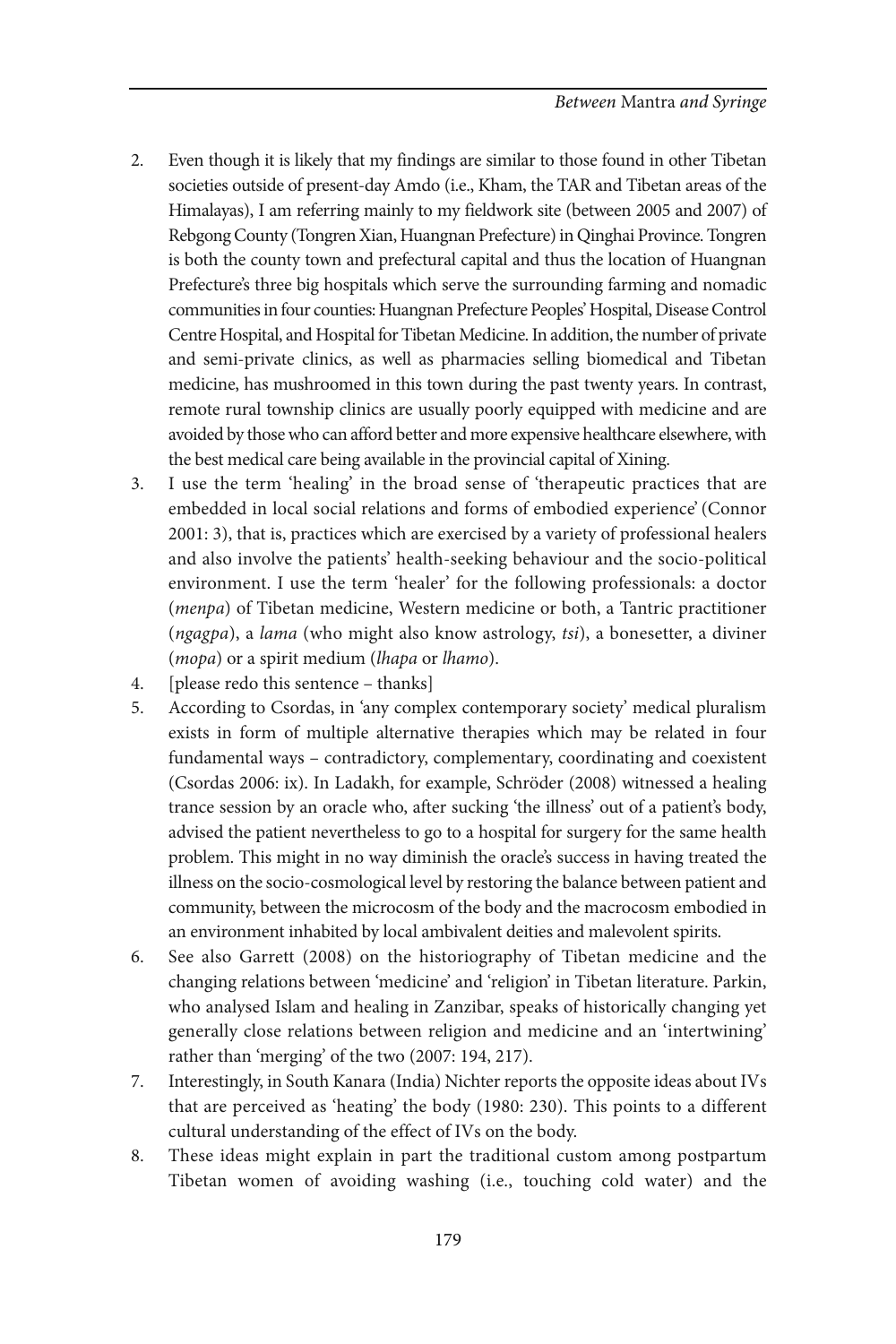consumption of 'cold' food, such as fruits or cool drinks for at least the first month. Following a similar logic, a doctor of Tibetan medicine explained to me that IUDs – the most common contraceptive method – are 'not good' for women to use because of the inherently 'cold' nature of 'metal' (i.e., copper) that can cause an imbalance, such as an inflammation, in the womb.

- 9. This was mentioned to me by a biomedical doctor working in a provincial hospital and whose father was a rural doctor. The latter found that if pills were multicoloured (in contrast to traditionally brown coloured, ordinary Tibetan pills), and were placed in front of an altar, patients reported improved results (cf., McKay in this volume, Welch 2003). However, the 'placebo' effect of coloured medicines might also be linked with the use of jewel pills in Tibetan medicine, which are regarded as especially potent and sold at a high price, and which are wrapped in colourful pieces of cloth (for further notes on the complex issue of 'placebos' see Craig, in this volume).
- 10. Exceptions are the works of Parker 1988 and, in particular, Gerke 2008. Her dissertation on Tibetan concepts of temporality and lifespan among Tibetans in Darjeeling provides interesting ethnographic data and theoretical considerations about the relations between divination and medicine.
- 11. *Shungkhe* or *shungde*, literally 'protective knot', are ritually empowered strings into which a protective knot has been tied. According to Alag, there are two general kinds of *shungkhe* (each one having many varieties): those according to the Tantric texts of the *Golden Circle of Jamyang* (*'Jam dbyangs gser 'khor*); and those of the *Dakinis's 100 protections* (*Mkha' 'gro'i srung brgya*). Alag admits that a veritable business has arisen with *shungkhe* that are sold over the counter in shops. He commented on them diplomatically: 'I am not sure if they are effective though.'
- 12. I was given such an edible *mantra* as a gift by a Tantric diviner in 2006. He told me to eat it when I encounter difficulties or feel unwell. See Frances Garrett's forthcoming article, 'Eating Letters in the Tibetan Treasure Tradition', which deals with the literary sources for this healing practice. Because of their ingredients, Garrett calls these 'edible letter spells' 'recipes', containing musk, aconite, blood, etc. These are used not only against certain diseases but also for religious practice.
- 13. Even though birth is certainly not considered an illness, pregnancy and birth have become increasingly medicalized through biomedicine (cf., Gutschow in this volume) and have always been phases of enhanced vulnerability for mother and child. In contrast to the statements by Kim Gutschow made in the following chapter on birth 'pollution', I found no explicit concerns among Amdo Tibetan women about them being 'polluting'. The time of postpartum rest was considered in a positive way, and it was 'outsiders' who needed to cleanse themselves of 'pollution' or 'evil spirits' before entering the house in which a mother and newborn child maintain postpartum residence for – ideally at least – three to four weeks in Amdo farming communities.
- 14. In this part of rural Amdo, a newborn baby's name is traditionally called out through the hole of a home-baked loaf of bread on the seventh day following birth.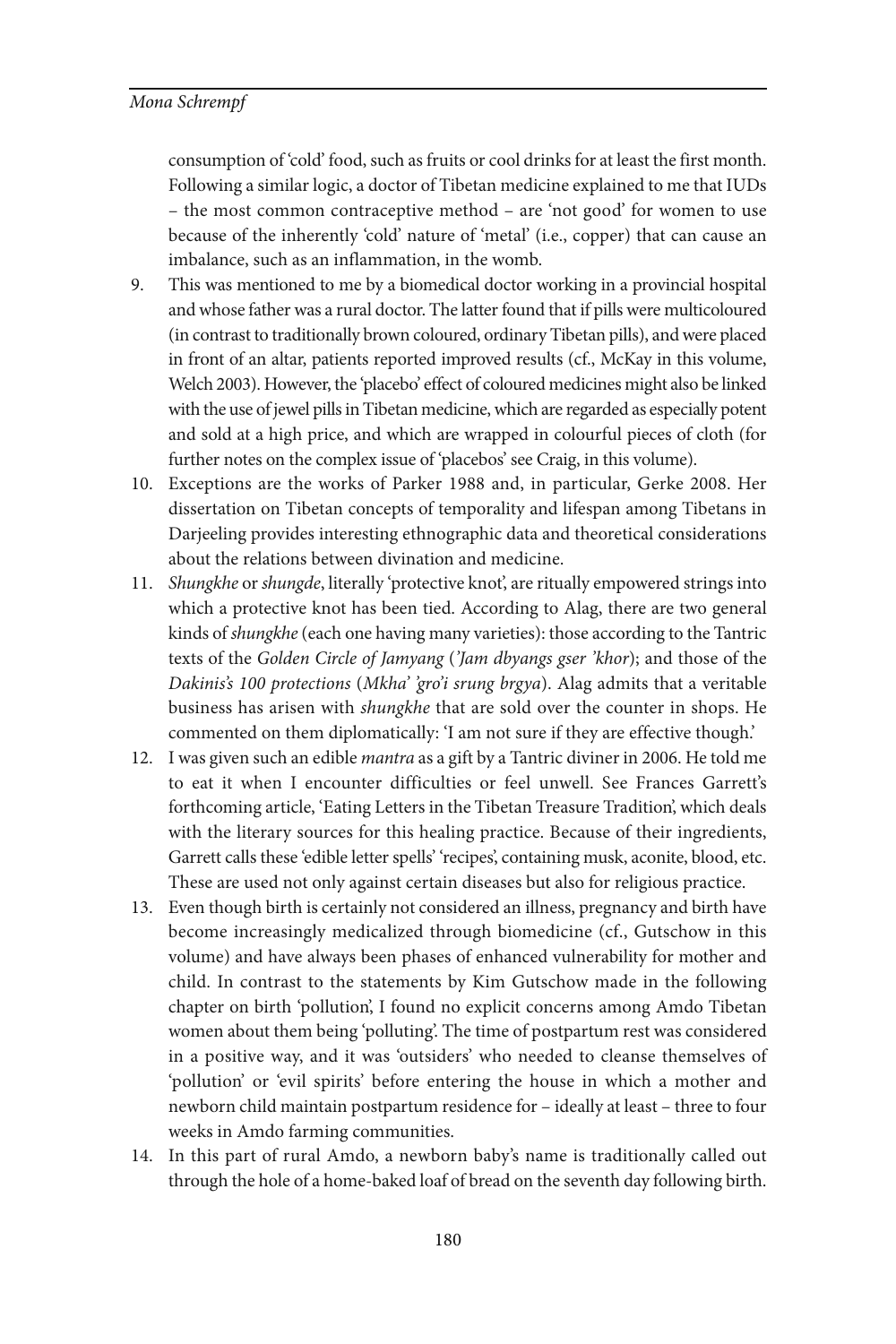To bake bread with a hole in it for someone else carries connotations of both fertility and sex, as do bags with meat which are usually brought home by husbands for their wives to cook. In a well-known joke, a husband returns home late at night but in the darkness he confuses his mother with his wife. When the mother opens the door, he hands over the bag of meat, and says 'Look, darling, I brought a bag of meat specially for you' (meaning he wants to have sex with her). This joke always met with much laughter among Tibetans.

- 15. Forty per cent of these costs were covered by a health insurance scheme at that time since Gyalbo held an official local government post. Nevertheless, the family had to sell some land in order to cover the overall costs for the grandfather's treatment.
- 16. In any case, it remains to be examined how widespread these initial biomedical practices actually were in Tibetan areas of China. On his 1948 expedition through Golok, Clark reported on what he considered 'the first medical work ever attempted among these remote tribes' (1955: 241). Some 'medicos' trained in Western medicine tried to lure about fifty Golok warriors into a fort for vaccination: 'When the needles glittered near their bare arms, there was a howl sent up to the gods, and before we knew what was happening, they had swarmed up the ladders to the battlements and dropped twenty feet down to the ground, grabbed their stacked rifles and rushed through the gate in the outer wall' (Clark ibid.). I thank Bianca Horlemann for pointing out this reference to me.
- 17. Next to IUDs, the next common contraceptive is administered by injections every three months. In general, the WHO explicitly warns of unnecessary drug use and overdosage: 'An estimated two-thirds of global antibiotic sales occur without any prescription, and studies in Indonesia, Pakistan and India show that over 70 per cent of patients were prescribed antibiotics. The great majority – up to 90 per cent – of injections are estimated to be unnecessary' (cited from the Summary in *The World Medicines Situation*, WHO 2004 (http://www.who.int/medicinedocs/ en/d/Js6160e.10, retrieved on 20 October 2008).
- 18. Unfortunately, the rise of Hepatitis B and Hepatitis C infections, as well as STDs (and potentially AIDS), in Tibetan areas of China might be directly connected to the overuse and unsafe re-use of needles and syringes. Few biomedical doctors that I interviewed had been critical about this issue. But those who were also cited the danger of overdosage while immunizing children and of transmitting infectious diseases through unclean syringes. I once witnessed a barefoot doctor immunizing a young child at his natal home and then throwing the used syringe carelessly onto the roof of the house. Problems with the unsafe use of syringes are well known in developing countries worldwide, yet they are rarely addressed among local medical personnel (Drucker 2001, Nichter 2001).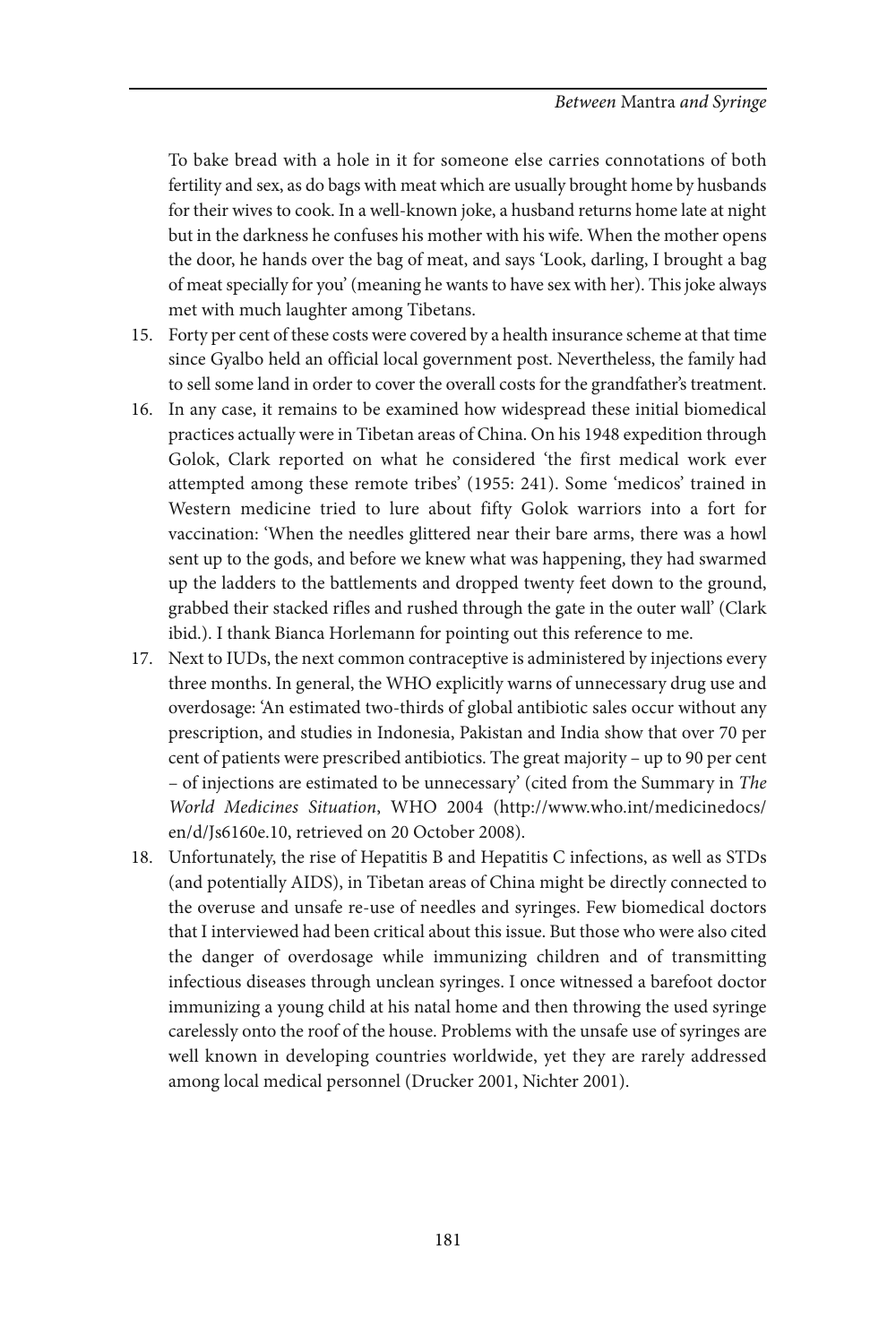## **Bibliography**

Clark, L. 1955. *The Marching Wind*. London: Hutchinson.

- Connor, L.H. 2001.'Healing Powers in Contemporary Asia', in L.H. Connor and G. Samuel (eds), *Healing Powers and Modernity. Traditional Medicine, Shamanism and Science in Asian Societies*. Westport, Conneticut: Bergin and Garvey, pp.3–21.
- Craig, S. and V. Adams 2009. 'Global Pharma in the Land of Snows: Tibetan Medicines, SARS, and Identity Politics Across Nations,' *Asian Medicine* 4: 1–28.
- Csordas, T. 2006. 'Preface', in H. Johannessen and I. Lazar (eds), *Multiple Medical Realities. Patients and Healers in Biomedical, Alternative and Traditional Medicine.* New York and London: Berghahn Books, pp.ix–xi.
- Drucker, E. 2001. 'Over One Million Die Every Year World Wide By Injections', *Lancet* (December 8) 358: 1989–92.
- Garrett, F. 2008. *Religion, Medicine and the Human Embryo in Tibet*. London and New York: Routledge (Routledge Critical Studies in Buddhism).
	- ———. (forthcoming). 'Eating Letters in the Tibetan Treasure Tradition', *Journal of the International Association of Buddhist Studies*.
- Gerke, B. 2008. 'Time and Longevity: Concepts of the Life-span among Tibetans in the Darjeeling Hills', Ph.D. dissertation. Oxford: University of Oxford.
- Good, B. 1994. *Medicine, Rationality, and Experience. An Anthropological Perspective*. New York: Cambridge University Press.
- Hunter, C.L. 2001. 'Sorcery and Science as Competing Models of Explanation in a Sasak Village', in L. Connor and G. Samuel (eds), *Healing Powers and Modernity. Traditional Medicine, Shamanism, and Science in Asian Societies*. London: Bergin and Garvey, pp.152–70.
- Johannessen, H. 2006. 'Introduction: Body and Self in Medical Pluralism', in H. Johannessen and I. Lazar (eds)**,** *Multiple Medical Realities. Patients and Healers in Biomedical, Alternative and Traditional Medicine.* New York and London: Berghahn Books, pp.1–18.
- Kloos, S. (forthcoming). 'Good Medicines, Bad Hearts: The Social Role of the *Amchi* in a Buddhist Dard Community*',* in L. Pordié (ed.), *Healing at the Periphery: Ethnographies of Tibetan Medicine in India*. Durham: Duke University Press.
- Nichter, M. 1980. 'The Layperson's Perception of Medicine as Perspective into the Utilization of Multiple Therapy Systems in the Indian Context', *Social Science and Medicine* 14B: 225–33.
- ———. 2001. 'Vulnerability, Prophylactic Antibiotic Use, Harm Reduction and the Misguided Appropriation of Medical Resources. The case of STD'S in Southeast Asia', in C. Obermeyer (ed.), *Cultural Perspective On Reproductive Health*. Oxford: Oxford University Press, pp.101–27.
- Parker, B. 1988. 'Ritual Coordination of Medical Pluralism in Highland Nepal: Implications for Policy', *Social Science and Medicine* 27(9): 919–25.
- Parkin, D. 2007. 'In Touch with Touching: Islam and Healing', in R. Littlewood (ed.), *On Knowing and Not Knowing in the Anthropology of Medicine*. Walnut Creek, California: Left Coast Press Inc., pp.194–219.